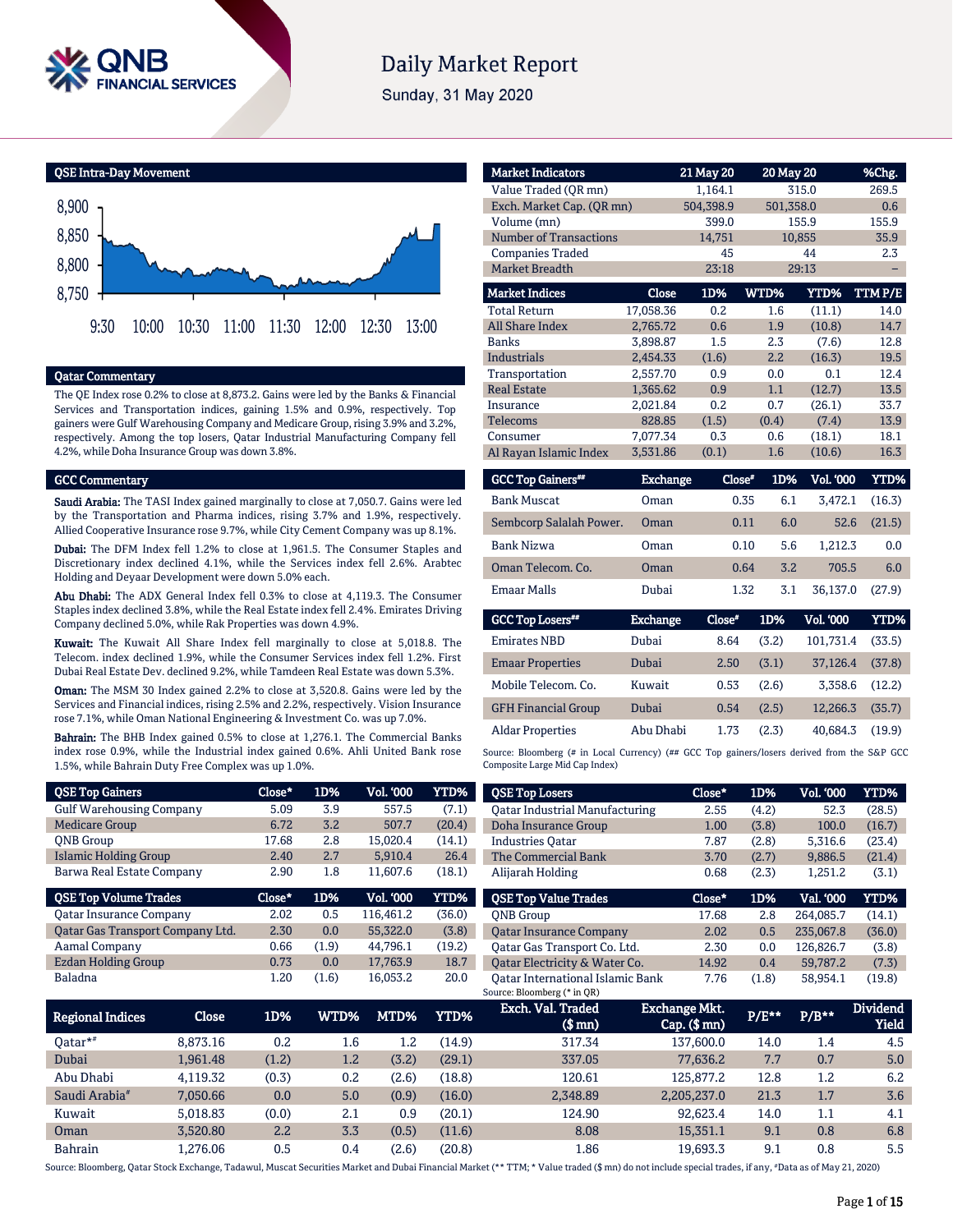## Qatar Market Commentary

- The QE Index rose 0.2% to close at 8,873.2. The Banks & Financial Services and Transportation indices led the gains. The index rose on the back of buying support from Qatari and GCC shareholders despite selling pressure from non-Qatari shareholders.
- Gulf Warehousing Company and Medicare Group were the top gainers, rising 3.9% and 3.2%, respectively. Among the top losers, Qatar Industrial Manufacturing Company fell 4.2%, while Doha Insurance Group was down 3.8%.
- Volume of shares traded on Thursday rose by 155.9% to 399.0mn from 155.9mn on Wednesday. Further, as compared to the 30-day moving average of 209.7mn, volume for the day was 90.2% higher. Qatar Insurance Company and Qatar Gas Transport Company Limited were the most active stocks, contributing 29.2% and 13.9% to the total volume, respectively.

| <b>Overall Activity</b>    | Buy %* | Sell %* | Net (QR)           |
|----------------------------|--------|---------|--------------------|
| Oatari Individuals         | 10.11% | 11.68%  | (18, 264, 253, 79) |
| <b>Oatari Institutions</b> | 22.19% | 8.96%   | 154,022,953.67     |
| Oatari                     | 32.30% | 20.64%  | 135,758,699.88     |
| <b>GCC</b> Individuals     | 0.32%  | 0.56%   | (2,859,347.85)     |
| <b>GCC</b> Institutions    | 1.23%  | 0.16%   | 12,468,404.57      |
| <b>GCC</b>                 | 1.55%  | 0.72%   | 9,609,056.72       |
| Non-Oatari Individuals     | 3.90%  | 3.60%   | 3.528.171.99       |
| Non-Oatari Institutions    | 62.26% | 75.05%  | (148, 895, 928.58) |
| Non-Oatari                 | 66.16% | 78.65%  | (145, 367, 756.59) |

Source: Qatar Stock Exchange (\*as a % of traded value)

# Global Economic Data

| <b>Date</b> | <b>Market</b> | <b>Source</b>                            | <b>Indicator</b>                       | Period    | <b>Actual</b> | <b>Consensus</b>         | <b>Previous</b> |
|-------------|---------------|------------------------------------------|----------------------------------------|-----------|---------------|--------------------------|-----------------|
| 05/28       | <b>US</b>     | Department of Labor                      | <b>Initial Jobless Claims</b>          | 23-May    | 2,123k        | 2,100k                   | 2,446k          |
| 05/28       | <b>US</b>     | Department of Labor                      | <b>Continuing Claims</b>               | $16$ -May | 21,052k       | 25,680k                  | 24,912k         |
| 05/21       | <b>US</b>     | Bloomberg                                | <b>Bloomberg Economic Expectations</b> | May       | 29            | $\equiv$                 | 29              |
| 05/21       | <b>US</b>     | Bloomberg                                | <b>Bloomberg Consumer Comfort</b>      | 17-May    | 34.7          | $\equiv$                 | 35.8            |
| 05/21       | <b>US</b>     | Markit                                   | Markit US Manufacturing PMI            | May       | 39.8          | 40.0                     | 36.1            |
| 05/21       | <b>US</b>     | Markit                                   | <b>Markit US Services PMI</b>          | May       | 36.9          | 32.5                     | 26.7            |
| 05/21       | <b>US</b>     | Markit                                   | Markit US Composite PMI                | May P     | 36.4          | $\equiv$                 | 27              |
| 05/28       | <b>US</b>     | <b>Bureau of Economic Analysis</b>       | <b>GDP Price Index</b>                 | 102020    | 1.40%         | 1.30%                    | 1.30%           |
| 05/27       | <b>US</b>     | Mortgage Bankers Association             | <b>MBA Mortgage Applications</b>       | $22-Mav$  | 2.70%         | $\overline{\phantom{0}}$ | $-2.60%$        |
| 05/21       | <b>UK</b>     | Markit                                   | Markit UK PMI Manufacturing SA         | May       | 40.6          | 37.2                     | 32.6            |
| 05/21       | <b>UK</b>     | Markit                                   | Markit/CIPS UK Services PMI            | May       | 27.8          | 24                       | 13.4            |
| 05/21       | <b>UK</b>     | Markit                                   | Markit/CIPS UK Composite PMI           | May       | 28.9          | 25.7                     | 13.8            |
| 05/22       | <b>UK</b>     | GfK NOP (UK)                             | <b>GfK Consumer Confidence</b>         | May       | $-34$         | $\overline{\phantom{0}}$ | $-33$           |
| 05/21       | <b>EU</b>     | Markit                                   | Markit Eurozone Manufacturing PMI      | May       | 39.5          | 38                       | 33.4            |
| 05/21       | <b>EU</b>     | Markit                                   | Markit Eurozone Services PMI           | May       | 28.7          | 25                       | 12              |
| 05/21       | <b>EU</b>     | Markit                                   | Markit Eurozone Composite PMI          | May       | 30.5          | 27                       | 13.6            |
| 05/28       | EU            | <b>European Commission</b>               | Economic Confidence                    | May       | 67.5          | 70.6                     | 64.9            |
| 05/28       | <b>EU</b>     | <b>European Commission</b>               | <b>Industrial Confidence</b>           | May       | $-27.5$       | $-26.5$                  | $-32.5$         |
| 05/28       | <b>EU</b>     | <b>European Commission</b>               | Services Confidence                    | May       | $-43.6$       | $-27.9$                  | $-38.6$         |
| 05/28       | <b>EU</b>     | <b>European Commission</b>               | <b>Consumer Confidence</b>             | May       | $-18.8$       |                          | $-18.8$         |
| 05/29       | <b>EU</b>     | European Central Bank                    | M3 Money Supply YoY                    | Apr       | 8.30%         | 8.20%                    | 7.50%           |
| 05/29       | <b>EU</b>     | Eurostat                                 | <b>CPI MoM</b>                         | May       | $-0.10%$      | $-0.10%$                 | 0.30%           |
| 05/29       | EU            | Eurostat                                 | <b>CPI Estimate YoY</b>                | May       | 0.10%         | 0.10%                    | 0.40%           |
| 05/29       | <b>EU</b>     | Eurostat                                 | <b>CPI Core YoY</b>                    | May       | 0.90%         | 0.80%                    | 0.90%           |
| 05/21       | Germany       | Markit                                   | Markit/BME Germany Manufacturing PMI   | May       | 36.8          | 39.4                     | 34.5            |
| 05/21       | Germany       | Markit                                   | <b>Markit Germany Services PMI</b>     | May       | 31.4          | 26                       | 16.2            |
| 05/21       | Germany       | Markit                                   | Markit/BME Germany Composite PMI       | May       | 31.4          | 33.1                     | 17.4            |
| 05/25       | Germany       | German Federal Statistical Office        | <b>Private Consumption QoQ</b>         | 1Q2020    | $-3.20%$      | $-2.00%$                 | 0.00%           |
| 05/25       | Germany       | German Federal Statistical Office        | Government Spending QoQ                | 102020    | 0.20%         | 0.60%                    | 0.10%           |
| 05/25       | Germany       | <b>German Federal Statistical Office</b> | GDP SA QoQ                             | 102020    | $-2.20%$      | $-2.20%$                 | $-2.20%$        |
| 05/25       | Germany       | German Federal Statistical Office        | <b>GDP NSA YoY</b>                     | 1Q2020    | $-1.90%$      | $-1.90%$                 | $-1.90%$        |
| 05/25       | Germany       | <b>German Federal Statistical Office</b> | <b>GDP WDA YoY</b>                     | 102020    | $-2.30%$      | $-2.30%$                 | $-2.30%$        |
| 05/25       | Germany       | German Federal Statistical Office        | Capital Investment QoQ                 | 1Q2020    | $-0.20%$      | 0.00%                    | $-0.40%$        |
| 05/28       | Germany       | German Federal Statistical Office        | <b>CPI MoM</b>                         | May       | $-0.10%$      | $-0.10%$                 | 0.40%           |
| 05/28       | Germany       | German Federal Statistical Office        | <b>CPI YoY</b>                         | May       | 0.60%         | 0.60%                    | 0.90%           |
| 05/26       | Germany       | <b>GfK AG</b>                            | <b>GfK Consumer Confidence</b>         | June      | $-18.9$       | $-18$                    | $-23.1$         |
| 05/21       | France        | Markit                                   | Markit France Manufacturing PMI        | May       | 40.3          | 36                       | 31.5            |
| 05/21       | France        | Markit                                   | <b>Markit France Services PMI</b>      | May       | 29.4          | 28                       | 10.2            |
| 05/21       | France        | Markit                                   | Markit France Composite PMI            | May       | 30.5          | 32.4                     | 11.1            |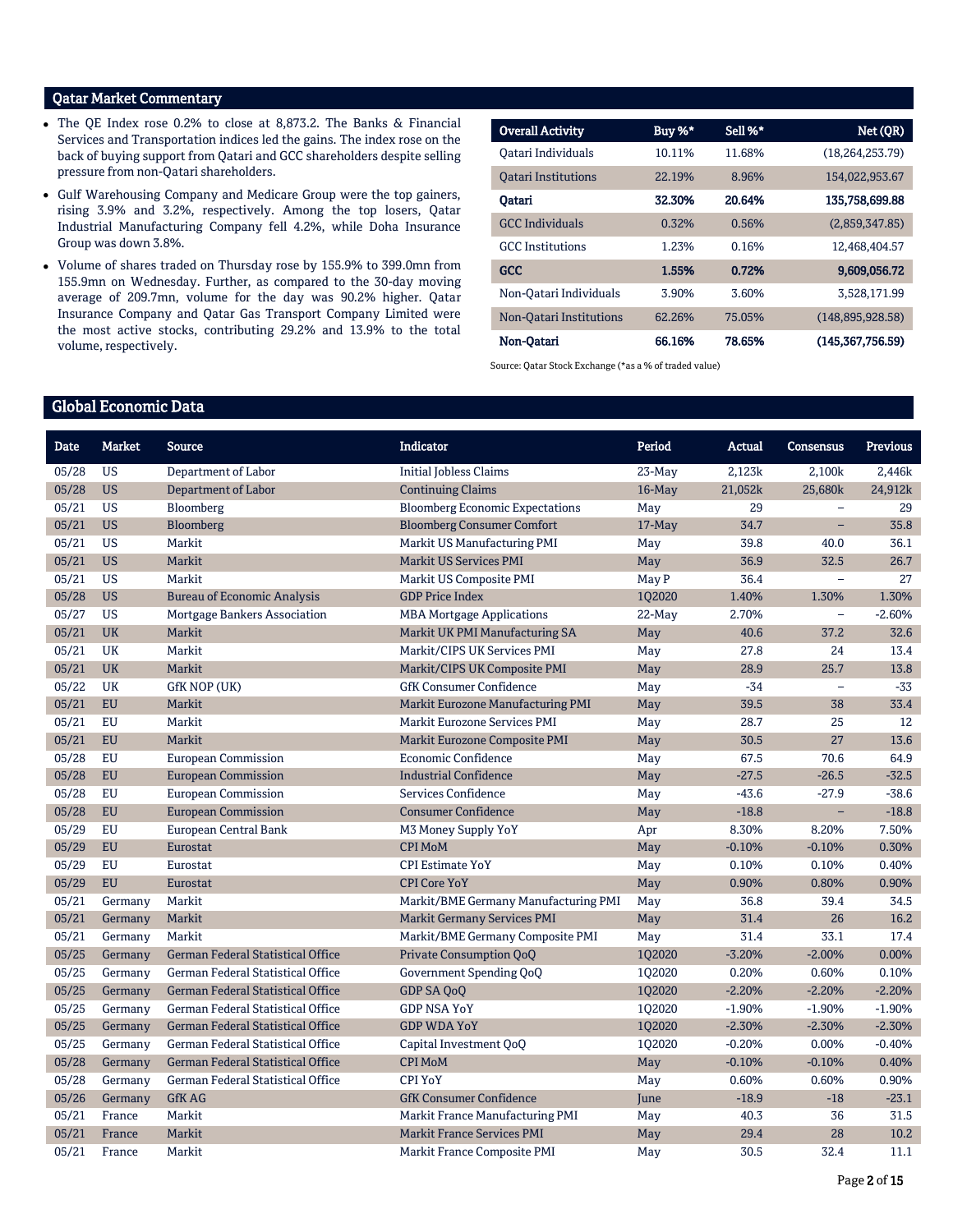| Date  | Market | <b>Source</b>                            | <b>Indicator</b>                     | Period   | Actual      | <b>Consensus</b>         | <b>Previous</b> |
|-------|--------|------------------------------------------|--------------------------------------|----------|-------------|--------------------------|-----------------|
| 05/27 | France | <b>INSEE National Statistics Office</b>  | <b>Business Confidence</b>           | May      | 59          | 69                       | 53              |
| 05/27 | France | <b>INSEE National Statistics Office</b>  | <b>Manufacturing Confidence</b>      | May      | 70          | 85                       | 68              |
| 05/27 | France | <b>INSEE National Statistics Office</b>  | <b>Consumer Confidence</b>           | May      | 93          | 92                       | 95              |
| 05/29 | France | <b>INSEE National Statistics Office</b>  | <b>CPI MoM</b>                       | May      | 0.00%       | 0.10%                    | 0.00%           |
| 05/29 | France | <b>INSEE National Statistics Office</b>  | <b>CPI YoY</b>                       | May      | 0.20%       | 0.30%                    | 0.30%           |
| 05/29 | France | <b>INSEE National Statistics Office</b>  | PPI MoM                              | April    | $-2.90%$    | —                        | $-1.70%$        |
| 05/29 | France | <b>INSEE National Statistics Office</b>  | <b>PPI YoY</b>                       | April    | $-4.70%$    | $\equiv$                 | $-2.70%$        |
| 05/29 | France | <b>INSEE National Statistics Office</b>  | GDP OoO                              | 102020   | $-5.30%$    | $-5.80%$                 | $-5.80%$        |
| 05/29 | France | <b>INSEE National Statistics Office</b>  | <b>GDP YoY</b>                       | 1Q2020   | $-5.00%$    | $-5.40%$                 | $-5.40%$        |
| 05/21 | Japan  | Ministry of Finance Japan                | <b>Trade Balance</b>                 | April    | $-4930.4bn$ | $-4503.1bn$              | ¥4.9bn          |
| 05/21 | Japan  | Ministry of Finance Japan                | <b>Exports YoY</b>                   | April    | $-21.90%$   | $-22.20%$                | $-11.70%$       |
| 05/21 | Japan  | Ministry of Finance Japan                | <b>Imports YoY</b>                   | April    | $-7.20%$    | $-13.20%$                | $-5.00%$        |
| 05/21 | Japan  | Markit                                   | Jibun Bank Japan PMI Mfg             | May      | 38.4        | $\overline{\phantom{0}}$ | 41.9            |
| 05/21 | Japan  | Markit                                   | <b>Jibun Bank Japan PMI Services</b> | May      | 25.3        | $\overline{\phantom{m}}$ | 21.5            |
| 05/21 | Japan  | Markit                                   | Jibun Bank Japan PMI Composite       | May      | 27.4        | -                        | 25.8            |
| 05/25 | Japan  | Economic and Social Research Institute   | Coincident Index                     | May      | 90.2        | —                        | 90.5            |
| 05/26 | Japan  | Japan Machine Tool Builders' Association | <b>Machine Tool Orders YoY</b>       | April    | $-48.30%$   | $\qquad \qquad -$        | $-48.30%$       |
| 05/29 | Japan  | Ministry of Economy Trade and Industry   | <b>Industrial Production MoM</b>     | April    | $-9.10%$    | $-5.70%$                 | $-3.70%$        |
| 05/29 | Japan  | Ministry of Economy Trade and Industry   | <b>Industrial Production YoY</b>     | April    | $-14.40%$   | $-10.60%$                | $-5.20%$        |
| 05/29 | Japan  | Economic and Social Research Institute   | Consumer Confidence Index            | May      | 24          | 21.1                     | 21.6            |
| 05/27 | China  | <b>National Bureau of Statistics</b>     | <b>Industrial Profits YoY</b>        | April    | $-4.30%$    | $\overline{\phantom{0}}$ | $-34.90%$       |
| 05/22 | India  | Reserve Bank of India                    | <b>RBI Repurchase Rate</b>           | $22-Mav$ | 4.00%       | $\overline{\phantom{0}}$ | 4.40%           |
| 05/22 | India  | <b>Reserve Bank of India</b>             | <b>RBI Reverse Repo Rate</b>         | $22-Mav$ | 3.35%       | Ξ.                       | 3.75%           |
| 05/29 | India  | India Central Statistical Organization   | Eight Infrastructure Industries      | April    | $-38.10%$   | $\overline{\phantom{0}}$ | $-9.00%$        |
| 05/29 | India  | <b>Central Statistics Office India</b>   | <b>GDP YoY</b>                       | 1020     | 3.10%       | 1.60%                    | 4.10%           |
| 05/29 | India  | Central Statistics Office India          | <b>GVA YoY</b>                       | 1Q20     | 3.00%       | 1.80%                    | 3.50%           |
| 05/29 | India  | Central Statistics Office India          | <b>GDP Annual Estimate YoY</b>       | 2020     | 4.20%       | 4.20%                    | 6.10%           |

Source: Bloomberg (s.a. = seasonally adjusted; n.s.a. = non-seasonally adjusted; w.d.a. = working day adjusted)

#### News

#### Qatar

- Forbes ranks QNB Group as top bank in the MENA region with \$264.9bn assets – This year's Forbes Global (Forbes) 2,000 list has ranked Qatar's largest financial institution QNB Group as the largest bank by asset size in the Middle East and North Africa (MENA) region. In the Forbes Global 2000 list released recently, QNB Group is the top bank regionally and 190th globally with a market value and assets of \$43.7bn and \$264.9bn, respectively. Other Qatari banks on the list are Qatar Islamic Bank, Masraf Al Rayan and The Commercial Bank. (Qatar Tribune)
- Nakilat transitions LNG Al Kharaitiyat to in-house management – Qatar Gas Transport Company Limited (Nakilat) has assumed full ship management and operations of Q-Flex LNG carrier Al Kharaitiyat from Shell Trading and Shipping Company Limited (Shell) with effect from May 27, 2020, as part of the second phase of its planned fleet management transition program. With a cargo carrying capacity of 216,300 cubic meters, Al Kharaitiyat is wholly-owned by Nakilat and chartered by Qatargas. The vessel was built in South Korea by Hyundai Heavy Industries, delivered in June 2009 and has been in service ever since. Al Kharaitiyat is the second vessel that will come under the management of Nakilat Shipping Qatar Ltd. (NSQL) this year as part of this second phase transition, bringing the total number of vessels managed by NSQL to 20, comprising of 16 LNG and 4 LPG carriers. (QSE, Gulf-Times.com)
- EIU: Qatar's ability to fully service debt obligations remains strong – Oatar's ability to fully service its debt obligations remains strong, although there will be an expected surge in the country's fiscal financing needs, the Economist Intelligence Unit (EIU) has said in an update. The economic shock from the coronavirus pandemic is expected to lead to a drop in goods export earnings and a shift to a fiscal deficit, it said. The country's exports are expected to decline sharply in 2020, but the Riyal's peg to the Dollar is backed by ample foreign reserves and the assets of the Qatar Investment Authority (QIA), the sovereign wealth fund). "Despite the current account moving into deficit in 2020-21, the currency regime should be able to weather the short-term shocks posed by the coronavirus pandemic," the EIU noted. Commercial banks in the country have been increasing liquidity from abroad in the form of a number of debt issues, and cash injections from the QIA have bolstered banks' liquidity. The ratio of non-performing loans as a proportion of total loans has historically been low, but it is likely to rise in the short term, it said. Qatar's overdependence on hydrocarbons exports leaves it exposed to international price movements. Efforts to promote economic diversification will be hampered by the oil price slump, the EIU report said. "The country's large stock of public debt weighs on the outlook, but a sound financial system is supportive," the EIU said. (Gulf-Times.com)
- FocusEconomics: Qatar's fiscal balance to GDP set to rise to 3.2% in 2024 – Qatar's fiscal balance as a percentage of GDP is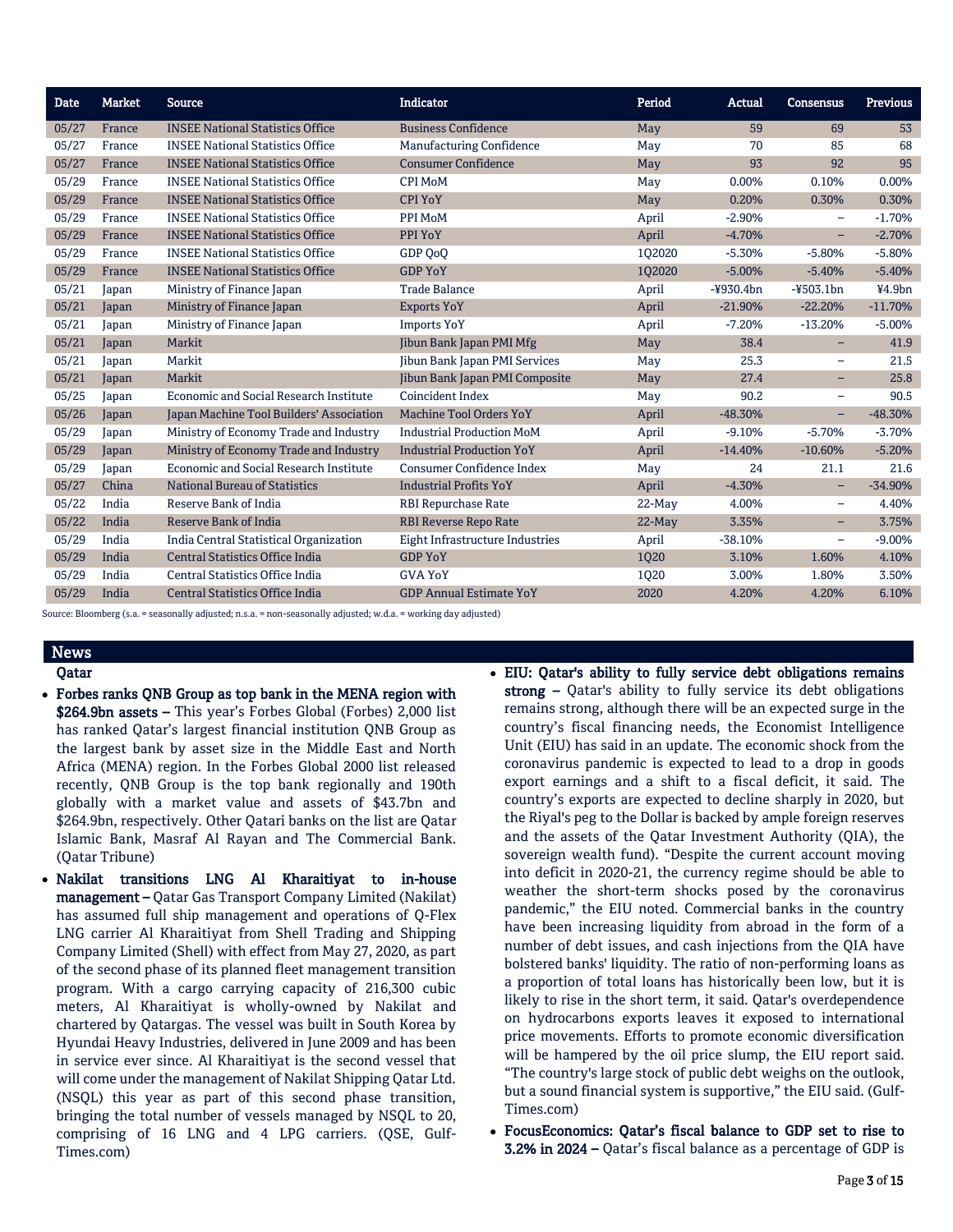set to rise to 3.2% in 2024 from an estimated -6.9% this year, FocusEconomics has said in its country report. The country's merchandise trade balance may scale up to \$50.6bn from \$24.4bn this year, it said. According to FocusEconomics, Qatar's public debt (as a percentage of GDP) has been forecast to fall to 61.8 from 65.6 this year. The country's public debt as a percentage of the gross domestic product will fall continuously over the next four years, the researcher said. It is projected at 67.6 next year, 66 (in 2022) and 63.9 in 2023. Qatar's GDP has been estimated to reach \$220bn in 2024 from \$180bn this year. Next year, it will be \$189bn, followed by \$199bn (2022) and \$209bn in 2023. GDP per capita, FocusEconomics said, has been estimated to reach \$79,072 in 2024 from \$65,395 this year. GDP per capita next year will be \$68,249, followed by \$71,585 in 2022 and \$75,185 in 2023. Qatar's economic growth in terms of nominal GDP will reach 5.4% in 2024 from -1.6% by the yearend. Next year, economic growth in terms of nominal GDP will be 4.6%, 5.2% in 2022 and 5.3% in 2023. The current account balance (as a percentage of GDP) will be 3.1 in 2024 compared with -4.4 in 2020, -0.6 (2021), 1.9 (2022) and 2.5 in 2023. International reserves may exceed \$34.9bn in 2024, from \$35.3bn this year. The country's inflation, the report noted, will be 0% this year, 1.5% (2021), 1.8% (2022), 1.8% (2023) and 1.9% in 2024. Qatar's unemployment rate (as a percentage of active population) will remain a meager 0.2% in 2024, unchanged from this year. (Gulf-Times.com)

- Al-Kaabi: Qatar Petroleum to cut expenditure by 30% Qatar Petroleum will cut its capital and operating expenditure by 30% amid slumping energy prices, CEO Saad Al-Kaabi says in virtual briefing. Al-Kaabi said, "We are a lean and efficient organization across the board. Pandemic hasn't hit gas as hard as oil. Gas is also a challenge but less so than oil, though effects could linger for a long time". He said the company is looking for investment opportunities around world, which may be cheaper because of market conditions. (Bloomberg)
- Al-Kaabi: Qatar Petroleum's cost cutting will not affect LNG output – The world's biggest liquefied natural gas producer plans to reduce its spending by about 30%, but cuts won't affect Qatar Petroleum's current production or expansion plans, according to Al-Kaabi, the company's CEO and the country's Energy Minister. The CEO said, "All the major capital projects are moving ahead. QP won't cut capital expenditure in projects that affect production or future developments, only those that were good to have but not essential" (Bloomberg)
- Qatar Petroleum to invite Exxon, Chevron, Conoco for gas JV talks – Qatar Petroleum (QP) will invite Exxon, Chevron and ConocoPhillips for talks to form a joint venture to expand gas production at the North Field, said QP's President and CEO, Saad Al-Kaabi. QP wants to de-risk the project as much as possible before negotiating with potential partners. QP will outline project costs to companies so investors will come in with open eyes and understanding the costs. (Bloomberg)
- Oatar Petroleum full steam ahead with expansion plans Oatar Petroleum's plans to sharply expand liquefied natural gas (LNG) capacity by the middle of the decade remain on track, it was affirmed on Thursday. Speaking during a webcast organized by the US-Qatar Business Council, HE Saad Sherida Al-Kaabi, Minister of State for Energy Affairs, said Qatar Petroleum will

not cut its gas exports due to the weaker demand caused by the coronavirus disease outbreak. Qatar Petroleum wants to lift its LNG output to around 110mn tons per annum (mtpa) by 2024 from today's 77 mtpa in the first phase of its expansion. Those plans remain on course, HE Al-Kaabi said. "We're full steam ahead, we're going to expand," he said. (Gulf-Times.com)

- Qatar Petroleum achieves many milestones in 1H2020 Qatar Petroleum (QP) has achieved many milestones in the first half of the year, clinching farm-in deals and acquiring promising exploration blocks around the world with major players. One of most cost-effective producers in the world, QP operates all oil and gas activities in Qatar and elsewhere, including exploration, production and refining. The energy major has already announced that it is planning greater international upstream expansion and still looking for good investment opportunities around the globe. Early in the year, QP and Kuwait Petroleum Corporation (KPC) entered into a long-term sale and purchase agreement for the supply of up to 3mn tons per year of liquefied natural gas (LNG) to Kuwait. Under the 15 year agreement concluded in Janaury, LNG deliveries to Kuwait's new world-class receiving terminal at Al-Zour Port will commence in 2022 to support Kuwait's growing energy needs and demand, particularly in the power generation sector. In February, an affiliate of QP and the French LNG terminal operator Elengy, a subsidiary of ENGIE Group, entered into a long-term agreement for LNG receiving, storage and regasification services at the Montoir-de-Bretagne LNG Terminal in France. Under the agreement, Qatar Terminal Limited (QTL) - a QP subsidiary - will subscribe to the equivalent of almost 3mn tons per annum of the terminal's throughput capacity for a term up to 2035. Montoir-de-Bretagne LNG will thereby become a new LNG import terminal position for QP in Europe, facilitating the supply of Qatari and internationally sourced LNG to French and European customers. (Gulf-Times.com)
- MoCI announces working hours for commercial activities The Ministry of Commerce and Industry (MoCI) announced Friday that the working hours for commercial and service activities from May 31 will be from 7am to 1pm, with the exception of specific activities, as per Circular No. 23 of 2020. Stores and offices shall continue to stay closed on Fridays and Saturday as announced earlier through Circular No. 16, again with specific exemptions. Retails outlets in malls and shopping centers shall also remain closed, except pharmacies and those selling food products. (Gulf-Times.com)
- Qatar Airways to gradually resume flight operations to major cities – In line with the increasing demand for travel and the easing of restrictions imposed on entry by many countries, Qatar Airways said it would gradually resume its flights to several major cities and the headquarters of its airline partners around the world. Earlier this month, Qatar Airways said it would increase operations to a total of 80 destinations by the end of June, in line with the expected relaxation of entry restrictions around the world. (Qatar Tribune)
- Fitch downgrades Qatar's Alfardan Group to 'BB+'; outlook 'Negative' – Fitch Ratings (Fitch) has downgraded Qatar-based conglomerate Alfardan Group's Long-Term Issuer Default Rating to 'BB+' 'BBB-'. The outlook is Negative'. The downgrade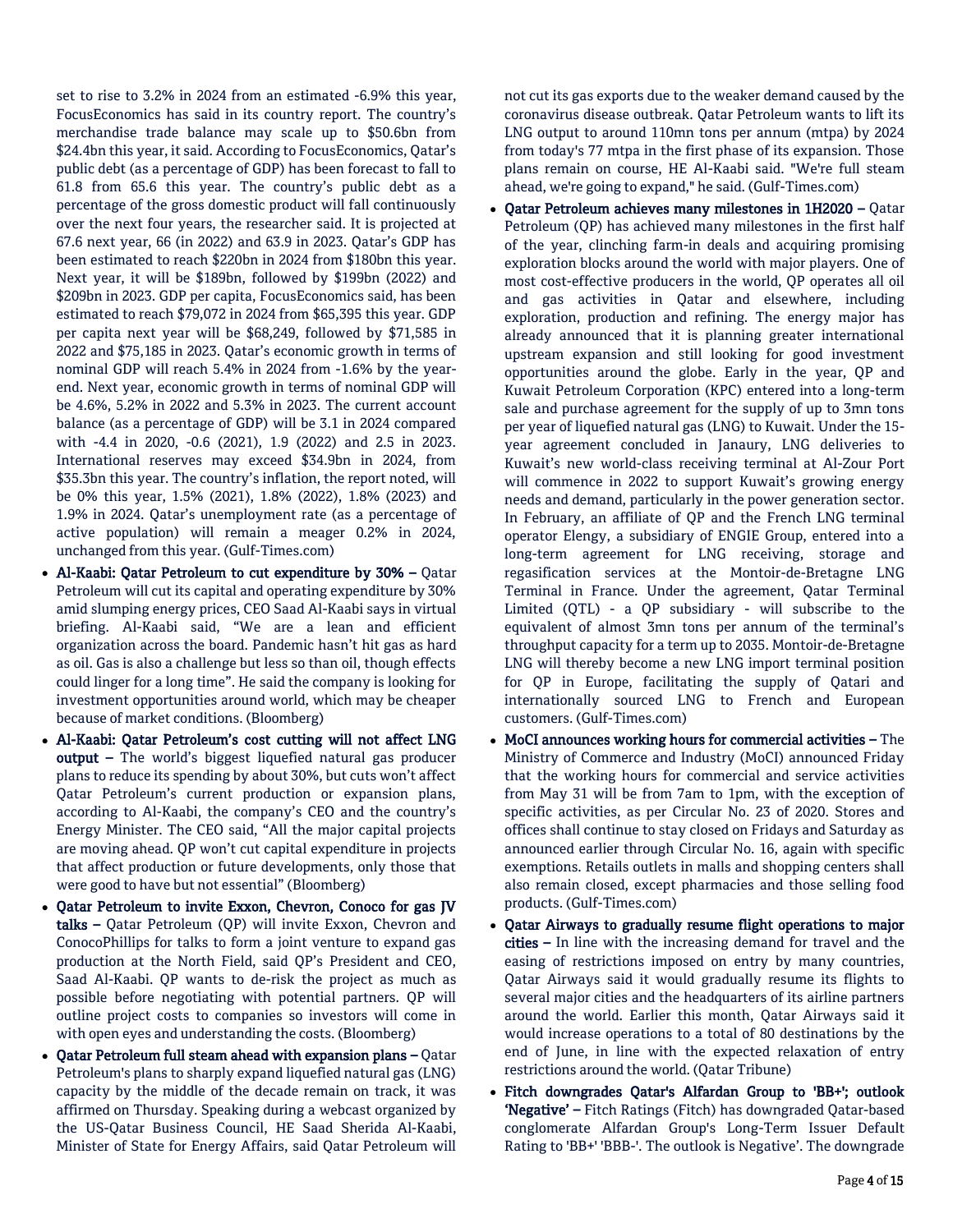reflects materially lower expected profitability and cash flow from the automotive and jewelry businesses over the coming year owing to the effects of the coronavirus pandemic. Fitch expects the property business to remain largely stable, benefiting from residential rental income, but the auto and jewelry businesses have largely been closed since the government-imposed lockdown began on 20 March 2020. This will push financial ratios, which were already higher than Fitch expected in 2019, well above levels considered for the 'BBB' rating category. The 'Negative' outlook reflects the uncertainty in the operating environment, in particular when and to what degree the auto, jewelry and hotel businesses will recover after the lockdown. Fitch could revise the outlook to 'Stable' upon greater visibility on these businesses stabilizing, and improvement in the group's financial profile. (Bloomberg)

- Ashghal: Key projects set for 2020 third quarter completion Some vital infrastructure projects are expected to be completed by the third quarter of 2020, according to information available on the Public Works Authority's (Ashghal). These include the G-Ring Road project as well as the Umm Al-Dome Street & Al-Muaither Street Upgrade project. G-Ring Road extends over 22 kilometers, from Hamad International Airport (HIA) to the south of the Industrial Area, and includes five lanes in each direction as well as 48 kilometers of pedestrian and cycling lanes, surrounded by landscaping, according to Ashghal. (Gulf-Times.com)
- KPMG: Qatar achieves self-sufficiency in essential products; supply chain well diversified - Qatar has achieved selfsufficiency in most of the essential products of daily use including milk and several other perishables, KPMG said and noted the country's supply chain is extremely well diversified, leaving a remote possibility for disruption. The supply chain, which was strengthened during the blockade, is well supported by a strong logistics infrastructure powered by the new Hamad Port at Mesaieed and Qatar Airways Cargo service. The retail supply chain for essential food products has not witnessed a notable impact so far, except for an extremely brief period when residents began stockpiling post announcement for businesses to shutdown, KPMG said in a recent report on "COVID-19 impact on Qatar". "Non-food retail supply chain is not a concern at this stage as most of the stores are closed, however, issues such as goods enroute for delivery are expected to see some delays. "Although not impacted to date, in the event of prolonged business closure and reduction of the workforce, some logistical challenges may emerge," KPMG said. (Gulf-Times.com)
- NBK: Qatar tops GCC sovereign issuances in 2Q2020 Qatar has topped the GCC sovereign issuances in the second quarter of 2020-to-date with \$10bn of the total \$24bn, according to the report by National Bank of Kuwait (NBK). Qatar issued \$10bn in three tranches with maturities ranging from 5 to 30 years, NBK said in an economic update. The final pricing yields for Qatar's 10-year dollar-denominated bond was around 3.8%, reflecting higher spread over the respective US treasury yields, it said. "The higher risk is also reflected in a broad and marked rise in GCC credit default swap rates, typically used by investors to hedge against default. Looking forward, we expect (GCC) issuances to be strong this year on high financing needs due to

oil and coronavirus fiscal pressures," NBK said. (Gulf-Times.com)

- Qatar economic prospects seen brighter on LNG lead Qatar's strong global connectedness will stand in good stead over the medium term and its long term prospects look bright as Doha builds on its competitive advantage in the liquefied natural gas (LNG) sector, a top official of the Qatar Financial Center (QFC) has said. Addressing a webinar, Thaddeus Malesa, senior adviser, Economics and Research of the Financial Sector Office at the QFC, also said there were certain "bright spots" in Qatar such as information and communication, which are "impervious" to coronavirus. Over the short and medium-term, Qatar would not only foster and expand international connections, but also leverage international holdings to source and extract both resources and services it needs to overcome COVID-19 related challenges and use Qatar Airways Cargo, as well as Milaha to execute this, he said. Highlighting that Qatar's overall position is vastly better relative to the average energy exporter; Malesa said as Qatar's economy is strongly connected to its global partners and customers, it will be able to build on its competitive advantage in the country's key resource over the long-term. The immediate impact on Qatari economy is imposed by mandated shut-ins; he said, adding Qatar is no exception to the majority of large global economies, and is expected to contract 4.3% in 2020, quoting the International Monetary Fund (IMF). (Gulf-Times.com)
- KPMG: US, Europe deflation provides Qatar energy industry opportunity to raise funds at cheaper rates – Deflation in major economies like the US and Europe provides a unique opportunity for Qatar's oil and gas industry to raise funds at cheaper interest rates to finance capital expansion plans, a new report has shown. In its "Qatar Oil and Gas Industry Insights" as part of the report on "Potential Impact of COVID-19 on the Qatar Economy", KPMG said existing financing terms may be subjected to renegotiations with lenders/investors. "Further, oil and gas support companies in private sector could also avail benefits under the \$21bn economic incentive declared by the Qatar government," KPMG said, detailing the financing and raising capital opportunities in the long-term. It said lockdown restrictions and excess supply/low demand in global markets provide a window to overhaul critical facilities for heavy repairs and maintenance which are otherwise time and effort consuming. Increase in repair costs could be partially set-off against lower depreciation on idle capacities. Reallocation/redistribution of common assets owing to low demand/excess production supplies could result in cutting operational frill costs. "Laying off contracted staff during low supply demands could be filled by idle staff capacities, wherever possible. Consolidation of business activities could also be planned without the fear of process disruptions during these times," the report said. (Gulf-Times.com)

### International

 Coronavirus sinks US consumer spending; savings hit record high - US consumers cut spending by the most on record for the second straight month in April while boosting savings to an alltime high, and the growing frugality reinforced expectations the economy could take years to recover from the COVID-19 pandemic. The report from the Commerce Department on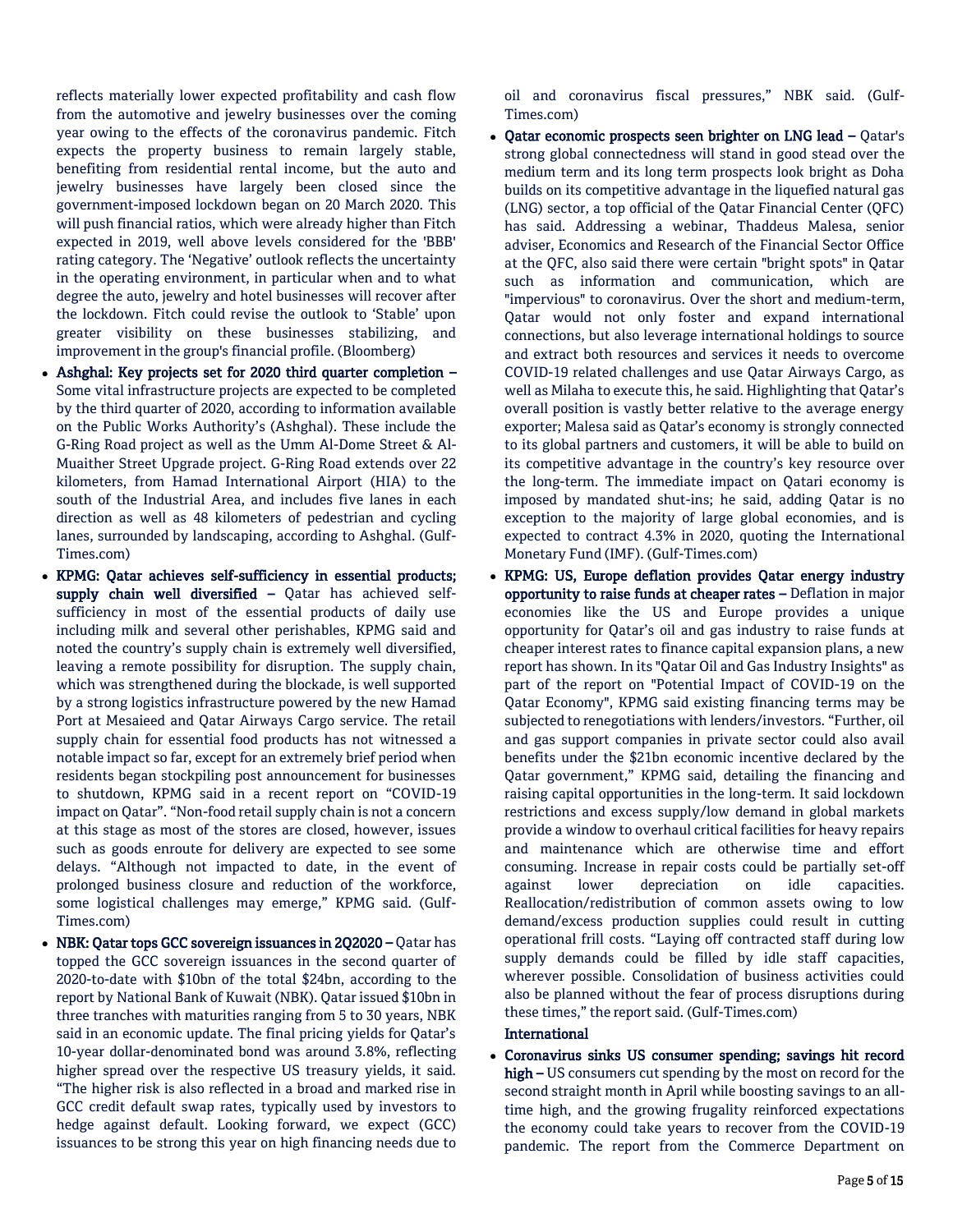Friday also showed an economy highly reliant on the government, with financial aid checks from a historic fiscal package worth nearly \$3tn driving a record surge in personal income. Together with news that monthly exports collapsed, the report left economists anticipating the largest contraction in gross domestic product in the second quarter since the Great Depression. Data has also been dismal this month on the labor market, manufacturing production and homebuilding. The Commerce Department said consumer spending, which accounts for more than two-thirds of US economic activity, plunged 13.6% last month, the biggest drop since the government started tracking the series in 1959. It eclipsed the previous all-time decrease of 6.9% in March. Economists polled by Reuters had forecast consumer spending would plummet 12.6% in April. Spending was depressed by a decrease in outlays on healthcare as dental offices closed and hospitals postponed elective surgeries and non-emergency visits to focus on patients suffering from COVID-19. The disease has killed over 100,000 people in the US, the highest death toll in the world. Spending declined at restaurants, which have shifted to delivery and pick-up service only, and hotels and motels. Spending on food and beverages fell in April. (Reuters)

- US states, cities may snub Fed lending program over high rates – High borrowing costs will limit participation in a \$500bn US Federal Reserve short-term borrowing program set up to address state and city revenue shortfalls due to the economic fallout from the coronavirus outbreak, analysts said. While Illinois, the lowest-rated US state at a notch above junk, passed a bill late last week authorizing borrowing up to \$5bn through the Fed's municipal liquidity facility (MLF), legislation is pending in few other states. Cooper Howard, director of fixedincome strategy at the Schwab Center for Financial Research, said sample purchase rates released by the New York Federal Reserve on Wednesday are much heftier than what highly rated governments can obtain in the US municipal market. The Fed "wants to be the lender of last resort," he said, adding that for lower-rated issuers like Illinois, the program makes more sense. Sample rates for issuers rated BBB-minus or Baa3 like Illinois would range from 3.84% for a one-year loan to 3.85% for a three-year loan, according to the Fed. That is lower than the current 400 to 411 basis-point spread over Municipal Market Data's benchmark triple-A yield scale for Illinois bonds with maturities from 2021 through 2023. (Reuters)
- US weekly jobless claims drop, but economic recovery still elusive – The number of Americans seeking jobless benefits fell for an eighth straight week last week, likely as some people returned to work, but claims remained at astonishingly high levels, suggesting it could take the economy a while to rebound as businesses reopen. The Labor Department's weekly jobless claims report on Thursday, the most timely data on the economy's health, also showed a decline in the number of people receiving unemployment checks in mid-May. The data, however, excludes gig workers and others collecting benefits under a federal government program. These workers do not qualify for the regular state unemployment insurance. The various programs, different reporting periods and protocols at state unemployment offices make it hard to get a clear pulse on the labor market. Economists said the government's Paycheck Protection Program, part of a historic fiscal package worth

nearly \$3tn, which offered businesses loans that could be partially forgiven if they were used for employee salaries, was also creating confusion. (Reuters)

- US weighs options 'across the spectrum' to punish China over Hong Kong - The Trump administration is crafting a range of options to punish China over its tightening grip on Hong Kong, including targeted sanctions, new tariffs and further restrictions on Chinese companies, according to US officials and people familiar with the discussions. Such moves could mark the opening salvoes of the U.S. response as President Donald Trump weighs how far he is prepared to go after the State Department's assessment on Wednesday that Hong Kong is no longer autonomous enough from Beijing to deserve special treatment under US law that helped make it a global financial hub. Internal US deliberations, unfolding amid increased US-China tensions over the coronavirus pandemic, are continuing and final decisions have yet to be made, the sources said on condition of anonymity. However, they suggested that the severity of U.S. measures could depend, at least in part, on the extent to which China's Communist Party rulers implement planned national security rules in the former British colony. Beijing says there is no threat to Hong Kong's high degree of autonomy and that it would counter any foreign interference. Still uncertain is whether Trump would be prepared to deploy what has been called the "nuclear option" – stripping Hong Kong of its special economic status that the United States has conferred on it since the end of British rule more than two decades ago. (Reuters)
- US businesses hammered by pandemic but see some green shoots – US businesses continued to be slammed by the effects of the novel coronavirus epidemic into the middle of May, a Federal Reserve report showed on Wednesday, and few expected a swift recovery despite some signs of hope. The sharp plunge in economic activity recounted in the US central bank's latest temperature check of business activity across its 12 districts shed light on the depth of the economic pain generated by the virus, which has led to an unprecedented downturn and a US death toll approaching 100,000. The Fed's survey, known as the "Beige Book," was conducted in April, when nonessential businesses were shut down in much of the country, through May 18, when some states had started to loosen restrictions. "Economic activity declined in all districts – falling sharply in most," the Fed said in its report. "Although many contacts expressed hope that overall activity would pick up as businesses reopened, the outlook remained highly uncertain and most contacts were pessimistic about the potential pace of recovery." The Fed has acted aggressively to bolster the economy to try to mitigate the effects of the widespread business closures and a surge in job losses. The central bank cut its key overnight interest rate to near zero in March, launched a round of open-ended asset purchases and announced a slate of emergency lending tools to support businesses and households. Congress has also passed nearly \$3tn in economic relief to funnel funds to individuals and businesses hurt by the pandemic. But uncertainty remains about how scarred businesses will be, despite an easing in lockdown restrictions. (Reuters)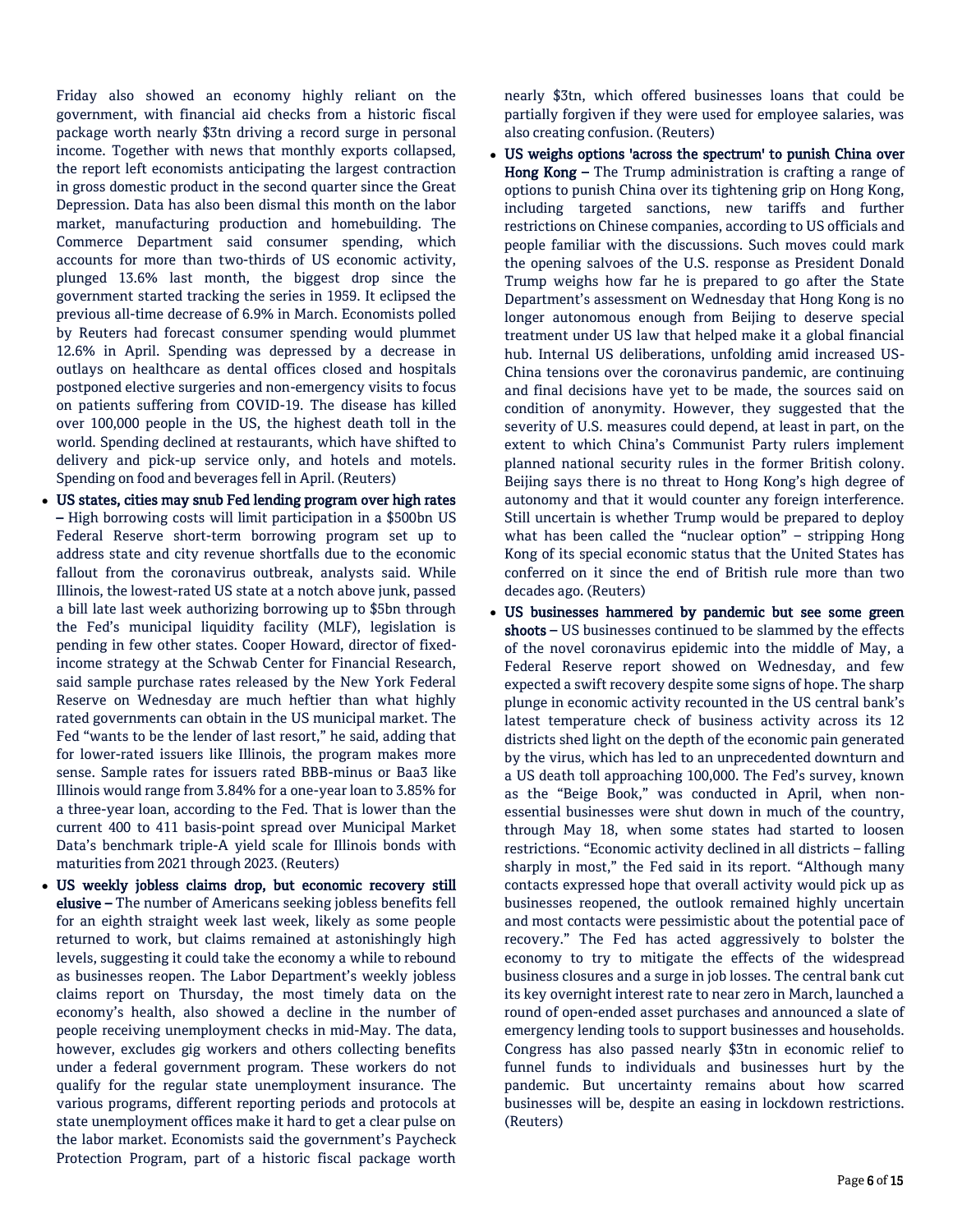- US consumer confidence stabilizes; new home sales surprise US consumer confidence nudged up in May, suggesting the worst of the novel coronavirus-driven economic slump was likely in the past as the country starts to reopen, but it could take a while for the economy to dig out of its hole amid record unemployment. Signs the downturn could be close to bottoming were bolstered by other data on Tuesday showing the pace of decline in manufacturing activity in Texas and services industry contraction in the mid-Atlantic region easing this month. The Conference Board said its consumer confidence index edged up to a reading of 86.6 this month from a downwardly revised 85.7 in April. Economists polled by Reuters had forecast the index rising to 87.5 in May from the previously reported reading of 86.9 in April. (Reuters)
- EU proposes 15bn Euro fund to back strategic firms The European Union (EU) has proposed setting up a 15bn Euro fund to invest in strategic companies that have been weakened by the COVID-19 crisis. The proposal, which needs to be approved by EU governments and lawmakers, comes after firms worldwide became vulnerable to hostile takeovers as share prices fell and there were fewer funding opportunities during the coronavirus crisis. The new facility could buy stakes in, or offer loans to, strategic companies in sectors such as healthcare, space, defense, digital and green technologies, EU industry commissioner Thierry Breton told a news conference on Friday. Concerns over the vulnerability of some European companies grew in March after reports that the United States administration was looking into gaining access to Germanybased CureVac, a biotech firm working on a new technology that could slash costs for vaccines. The EU Commission reacted by promising 80mn Euros to CureVac. The EU financial support would go to companies "that need more capital to continue their expansion," Breton said, adding that it would also allow firms to shun help from unwanted partners. The new fund is tiny compared to large sovereign wealth funds which have hundreds of billions of dollars to invest in strategic firms. However, its financial firepower is expected to be boosted by attracting private investors with guarantees. (Reuters)
- 'Europe's Moment': EU lays out costly rescue for squabbling bloc – The European Union's executive unveiled a 750bn Euro plan on Wednesday to prop up economies hammered by the coronavirus pandemic, hoping to end months of squabbling over how to fund a recovery that exposed faultlines across the 27-nation bloc. The blueprint, if ratified by all, would stand as a milestone in a half-century of European integration, marking a step towards mutualized debt as a major funding tool for the first time and paving the way for greater EU powers of taxation. It also seeks to spread the burden of recovery efforts as the European Central Bank appears to be reaching the limits of what it can do to ensure the union's financial stability. The European Commission's proposal drew positive reactions from Paris, Berlin, Rome and Madrid, as well as the European Parliament. The chairman of EU leaders said they should aim to finalize an agreement before the summer break. Under the proposal, the Commission would borrow from the market and then disburse two-thirds of the funds in grants and the rest in loans to cushion the unprecedented slump expected this year due to lockdowns. Much of the money would go to Italy and Spain, the EU nations worst affected by the pandemic. EU

leaders agree that, if they fail to rescue economies now in freefall, they risk something worse than their debt crisis of a decade ago, which threatened to pull the eurozone apart. (Reuters)

- FT: Britain to launch big stimulus package before summer Britain's government is planning to launch a big stimulus package before the summer with a focus on creating jobs and infrastructure projects to help drag the economy out of the coronavirus crisis, the Financial Times reported. Finance minister Rishi Sunak declined on Friday to say whether he would bring forward his next budget statement, due in the autumn, to spell out how he will tackle Britain's surging debt. But Prime Minister Boris Johnson's government was elected in December after promising to upgrade the country's creaking infrastructure and the FT said this would form a central part of its recovery program, along with the retraining of workers. "We are trying to identify shovel-ready projects — we want to get a move on with this," it quoted one minister as saying. Sunak said on Friday that employers hammered by the coronavirus shutdown would have to gradually start contributing to the government's hugely expensive wage subsidy scheme, but only from August. The government has been paying since March 80% of the wages of workers who are temporarily laid off, and who now total 8.4mn, to limit a surge in unemployment. While that has been warmly welcomed by unions and business groups there are still fears that many jobs will go in sectors which will struggle to reopen, such as hospitality, retail and aviation. (Reuters)
- UK's Johnson eases lockdown as furor over aide rumbles on The coronavirus lockdown will ease next week for most of Britain's population, Boris Johnson announced on Thursday, as a row persisted over the prime minister's closest adviser taking a long-distance journey during lockdown. In England, up to six people will be able to meet outside and schools will gradually reopen from Monday, Johnson said at a news conference where he was again challenged over his aide Dominic Cummings' decision to drive 400 kilometers (250 miles) during lockdown. "These changes mean that friends and family can start to meet their loved ones, perhaps seeing both parents at once or grandparents at once," he said, adding that outdoor retailers and car showrooms would also be able to open from Monday. "You could have meetings of families in a garden, you could even have a barbecue provided you did it in a socially distanced way, provided everybody washes their hands, provided everybody exercises common sense." Johnson stressed that the changes were "small tentative steps forward", and health experts warned the situation remained finely balanced with new cases declining, but not very quickly. The devolved governments in Scotland, Wales and Northern Ireland are responsible for their own public health policy. Johnson's announcement came hours after more lawmakers from his Conservative Party called for Cummings to quit. The prime minister also faces criticism for his handling of a pandemic that has left Britain with the world's second-highest death toll. Cummings travelled from London to the northern English city of Durham in March with his four-year-old son and his wife, who was sick at the time, to be close to relatives. (Reuters)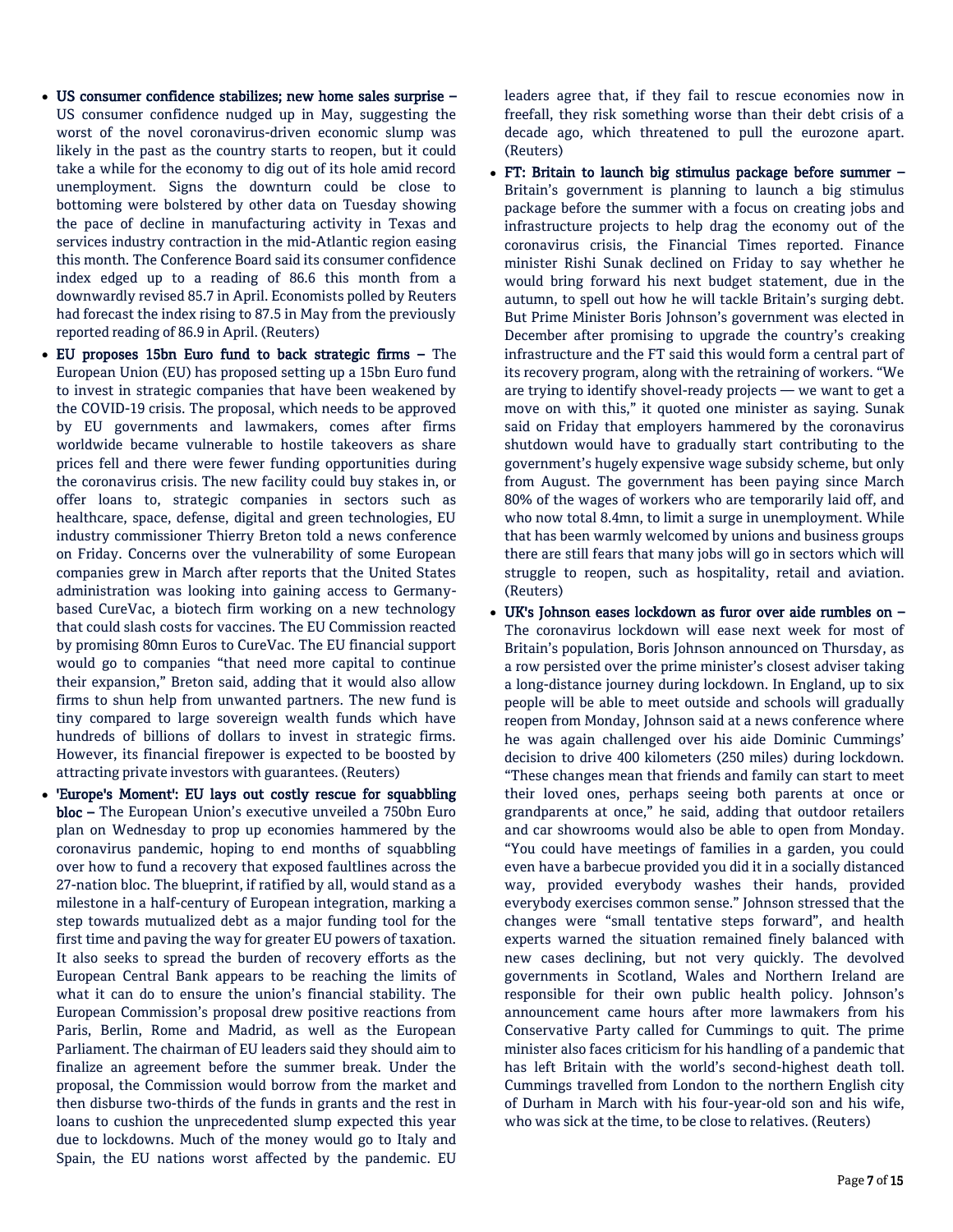- UK car output could fall to lowest level in decades after virus hit – British car production could slump this year to the lowest level in decades after the coronavirus pandemic forced factories to close and hit demand, according to an industry body. Just 197 cars were made in April compared with 71,000 in the same month in 2019, leaving year-to-date production down over a quarter, the Society of Motor Manufacturers and Traders (SMMT) said. Only some automotive sites have reopened since then with the country's largest car plant, Nissan's Sunderland facility, not set to resume production until next month. "We need government to work with us to accelerate this fundamentally strong sector's recovery, stimulate investment and safeguard jobs," said SMMT Chief Executive Mike Hawes. Full-year production could fall to as low as around 870,000 vehicles, according to a forecast by AutoAnalysis for the SMMT, far below a recent nadir of 999,460 cars in 2009, during the financial crisis. Prior to that, output last fell below 1 million in the early 1980s. (Reuters)
- Eurozone companies tap banks for cash to survive pandemic Euro zone companies tapped banks for some vital credit last month as economic activity stopped, forcing them to look for emergency cash to survive, European Central Bank showed. Lending growth to non-financial corporations accelerated to 6.6% in April, its fastest rate in over 11 years, from 5.5% a month earlier, the data showed. Although banks initially appeared to tighten access to credit, a raft of government and central bank measures, from public guarantees to easier collateral rules, has supported lending. This stood in contrast with the financial crisis of 2008 and the 2011 euro zone debt crisis, when a downturn in economic activity was caused or at least accompanied by a credit crunch, as this chart showed. The annual growth rate of the M3 measure of money supply accelerated to 8.3% from 7.5%, beating expectations for 7.8% in a Reuters poll. Household lending growth slowed to 3.0% from 3.4%. (Reuters)
- German inflation to ease in May, regional data suggests Inflation eased in some German states in May, suggesting the national reading will also decelerate and remain far below the European Central Bank's target, providing further justification for extra stimulus. In North Rhine-Westphalia, Germany's most populous state, consumer price inflation slowed to 0.5% YoY from 0.8% in the previous month, data showed on Thursday. Annual inflation eased in four other states too. The regional inflation figures, which are not harmonized to compare with other European Union countries, feed into nationwide preliminary inflation data due at 1200 GMT. Plunging inflation, mostly a result of crashing oil prices, only adds to arguments for the ECB to step up stimulus further in the coming months. The ECB has already unveiled a long list of measures to mitigate recession, including 1.1tn Euros (\$1.21tn) worth of bond buys and loans at deeply negative rates. (Reuters)
- GfK: German consumer morale improves slightly, job fears remain high – German consumer morale improved slightly heading into June after hitting its lowest level on record in the previous month, a survey showed on Tuesday, suggesting that Europe's largest economy is slowly recovering from the coronavirus pandemic. The GfK consumer sentiment indicator, based on a survey of some 2,000 Germans, remained in negative

territory, but rose to -18.9 points from an upwardly revised - 23.1 in the previous month. The reading undershot a Reuters poll of analysts who had predicted a somewhat bigger rebound to -18.3. The gradual reopening of many businesses across the country helped to lift the propensity to buy, GfK researcher Rolf Buerkl said. But he added that uncertainty remained high as consumers anticipated a severe recession. "Anxiety over job losses remains high and has proven to be a key barrier to consumption at this time, alongside losses in income," Buerkl said. "Retailers and manufacturers must continue to adapt to this situation." The improved consumer climate went hand in hand with a drop in propensity to save. Income expectations rose slightly but remained well below their level from a year ago as unemployment and reduced working hours led to income losses. "For a number of freelancers, for example from the culture sector, there is still no end in sight for the lockdown. This means their income remains at zero," Buerkl said. (Reuters)

- French economy shrinks at fastest pace in 50 years; worse to come – France's economy contracted less than initially thought in the first quarter but it still plunged deep into recession and the worst is yet to come, official data showed on Friday. The Eurozone's second biggest-economy shrank 5.3% in the first three months of the year from the previous quarter, the INSEE official stats agency said, revising its initial estimate of a 5.8% fall. It was France's deepest quarterly slump since 1968, when the country was gripped by civil unrest, mass student protests and general strikes. The economy already shrank 0.1% in the fourth quarter in the face of a series of strikes against pension reform, which means France has entered a technical recession, defined as two consecutive quarters of contraction. The government put France under one of the most strict lockdowns in Europe from mid-March, shutting down vast swaths of the economy until restrictions began to be lifted on May 11. Although economic activity is gradually coming back on line, INSEE estimated earlier this week that the economy may contract 20% in the second quarter. (Reuters)
- Japan's factory, retail sectors slump as pandemic hits auto sector - Japan's factory output slid faster-than-expected and retail sales tumbled the most in more than two decades in April, as the coronavirus pandemic wrecked both foreign and domestic demand for the country's autos and other manufactured goods. The bad numbers suggest the recession seen in the world's third-largest economy over the six months to March is likely to deepen in the current quarter as government-imposed lockdowns disrupted supply chains and kept consumers shut in at home. Official data on Friday showed factory output slipped 9.1% in April from the previous month, the biggest drop since comparable data became available in 2013 as automakers and iron and steel manufacturers suffered sharp declines. That was a much larger decline than the 5.1% drop in a Reuters forecast. (Reuters)
- Japan approves fresh \$1.1tn stimulus to combat pandemic pain – Japanese Prime Minister Shinzo Abe's cabinet approved on Wednesday a new \$1.1tn stimulus package that includes significant direct spending, to stop the coronavirus pandemic pushing the world's third-largest economy deeper into recession. The record stimulus of 117tn Yen, which will be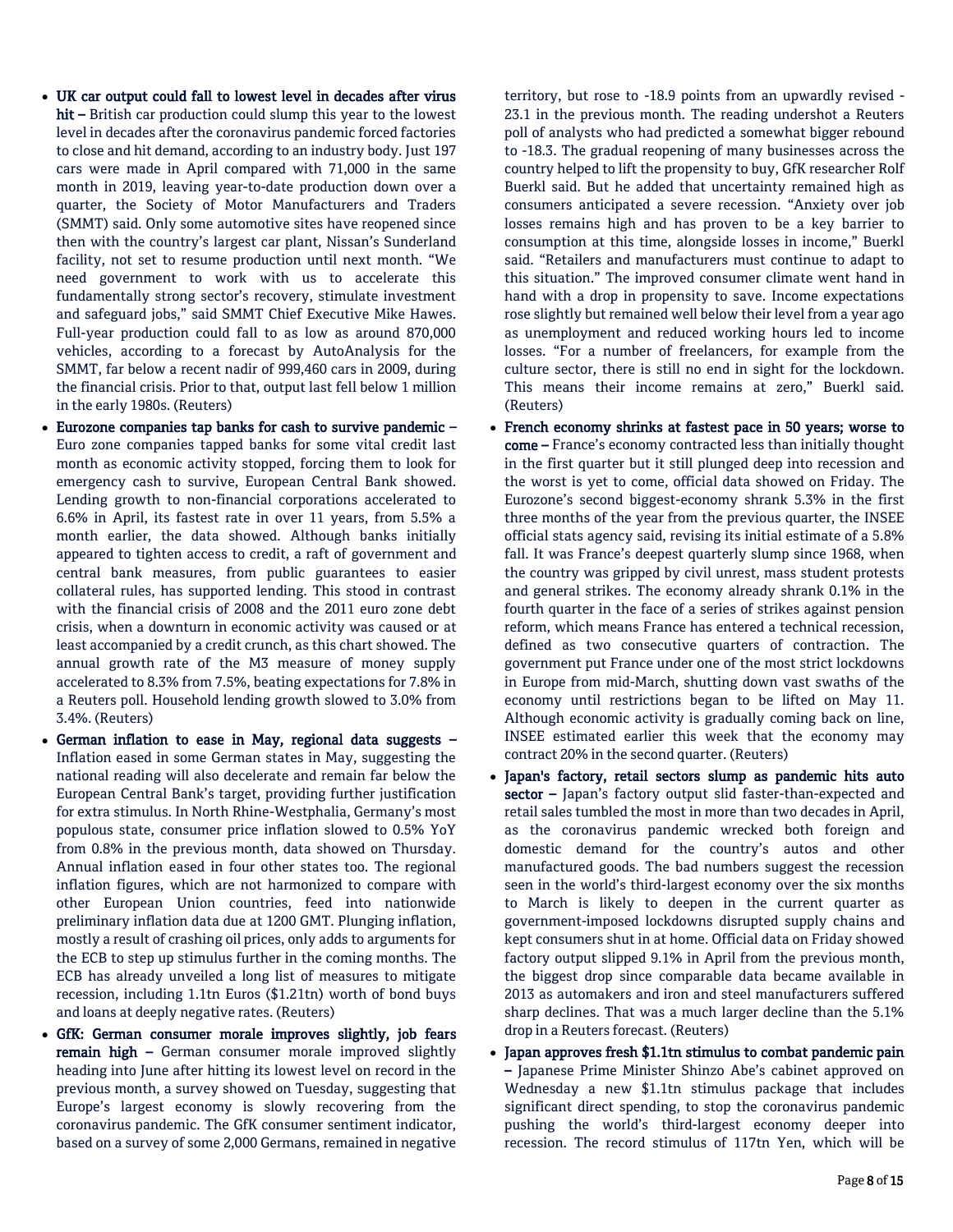funded partly by a second extra budget, followed another 117tn Yen package rolled out last month. The new package takes Japan's total spending to combat the virus fallout to 234tn Yen (\$2.18tn), or about 40% of GDP. The combined spending ranks among the world's largest fiscal packages to deal with the coronavirus, approaching the size of the US \$2.3tn aid program. The latest package includes 33tn Yen in direct spending, the Ministry of Finance (MOF) said. (Reuters)

- Bank of Japan's Kuroda says ready to do more for economy after emergency lifts – Bank of Japan Governor Haruhiko Kuroda said on Tuesday the central bank may take more steps to cushion the economic impact from the coronavirus pandemic, maintaining his gloomy outlook even as a state of emergency was lifted in the capital Tokyo. His remarks come days after the BOJ unveiled its own version of the US Federal Reserve's "Main Street" lending program to channel funds to small businesses hit by the virus. Kuroda, however, said it would be difficult for the BOJ to directly take on any losses financial institutions incur from loans that go sour as a result of the fallout from the pandemic. "Offering subsidies or debt waivers for financial institutions is something that's quite difficult for central banks to do," Kuroda told a semi-annual testimony to parliament. (Reuters)
- China's May factory activity expands, but weak orders signal bumpy recovery – China's factory activity rose for a third straight month in May as companies got back to business after strict measures to contain the coronavirus were eased, but a deep contraction in export orders means the recovery remains sluggish. The official manufacturing Purchasing Manager's Index (PMI) was 50.6 in May, compared with 50.8 in April, official data showed on Sunday, pointing to a gradual recovery in the industrial sector. Analysts had expected 51.0. The 50 point mark separates expansion from contraction on a monthly basis. While the pace of expansion in production slowed in May constrained by lacklustre demand, the forward-looking total new orders gauge showed an improvement to 50.9 from April's 50.2, suggesting domestic demand could be picking up soon. However, export orders are still contracting at the fastest pace in years, with a sub-index standing at 35.3 in May, well below the 50-point mark. (Reuters)
- China's parliament approves Hong Kong national security bill China's parliament on Thursday overwhelmingly approved directly imposing national security legislation on Hong Kong to tackle secession, subversion, terrorism and foreign interference in a city roiled last year by months of anti-government protests. The National People's Congress voted 2,878 to 1 in favor of the decision to empower its standing committee to draft the legislation, with six abstentions. The legislators gathered in the Great Hall of the People burst into sustained applause when the vote tally was projected onto screens. (Reuters)
- Indian economy slows in March quarter, with worst to come -India's economy grew at 3.1% in the January-March quarter, its slowest pace in at least eight years, and the situation is expected to worsen rapidly, putting pressure on the government and central bank for additional stimulus and a rate cut. The central bank and rating agencies have warned the worst is yet to come for the economy as the impact of more than two months of COVID-19 lockdown unfolds. Private

economists have predicted a contraction of more than 20% in the April-June quarter and a contraction of up to 5% in the fiscal year that began in April. Direct fiscal stimulus measures announced this month, mainly to provide subsidized credit and grain to small businesses and migrant workers, are estimated at around 1% of the GDP and will not be sufficient to drive an economic recovery, economists said. The gross domestic product (GDP) data released on Friday showed consumer spending slowing, private investments and exports contracting in the March quarter. Economists said the figures were likely to be revised downwards as the data collection was affected by the lockdown in late March. The quarterly figure of 3.1% growth was faster-than the 2.1% consensus in a Reuters poll of analysts but was below downwardly revised 4.1% rate for the previous quarter. (Reuters)

 India's 2019/20 fiscal deficit at 4.59% of GDP – India's fiscal deficit for the last financial year that ran through March, missed the government estimate by nearly 80 basis points, data released on Friday showed. India ended the year with a fiscal deficit of 4.59% of gross domestic product, against the target of 3.8%, the government data showed. This would mean that the government will have limited space to provide economic relief to businesses and individuals hit by the coronavirus crisis at a time when the country's central bank has already used a lot of its fire power. (Reuters)

### Regional

- OPEC delivers three quarters of record oil cut in May OPEC oil output hit the lowest in two decades in May as Saudi Arabia and other members started to deliver a record supply cut, a Reuters survey found, although Nigeria and Iraq are laggards in making their share of the reduction. On average, the 13-member OPEC pumped 24.77mn bpd this month, the survey found, down 5.91mn bpd from April's revised figure. OPEC and its allies last month agreed to an output cut to offset a slump in demand and prices caused by the coronavirus crisis. An easing of government lockdowns and lower supply have helped oil prices LCOc1 more than double compared with a 21-year low below \$16 a barrel in April. "OPEC has made a strong start in May with its latest production cut, lowering supply by 5mn bpd versus April," Chief Executive of Petro-Logistics, Daniel Gerber which assesses OPEC supply by tracking tanker shipments, told Reuters. "However, compliance is far from perfect. With less than four weeks between the adoption and the start of the agreement, many countries had already committed volumes to buyers and have not managed to reduce supply to the agreed levels." OPEC and its allies, known as OPEC+, agreed to cut supply by a record 9.7mn bpd from May 1. OPEC's share, to be made by 10 members from their October 2018 output in most cases, is 6.084mn bpd. So far in May, they delivered 4.48mn bpd of the pledged reduction, equal to 74% compliance, the survey found. (Reuters)
- JBC: OPEC output plunged by 6.3mn bpd to 23.75mn bpd in May – OPEC output plunged by 6.3mn bpd to 23.75mn bpd in May. OPEC's compliance with output cuts in first month of new agreement was at 89%, Vienna-based consultant JBC Energy says in report. Saudi Arabia slashed production to 8.5mn bpd from 11.5mn bpd. UAE cut to 2.5mn bpd from 3.6mn, Kuwait to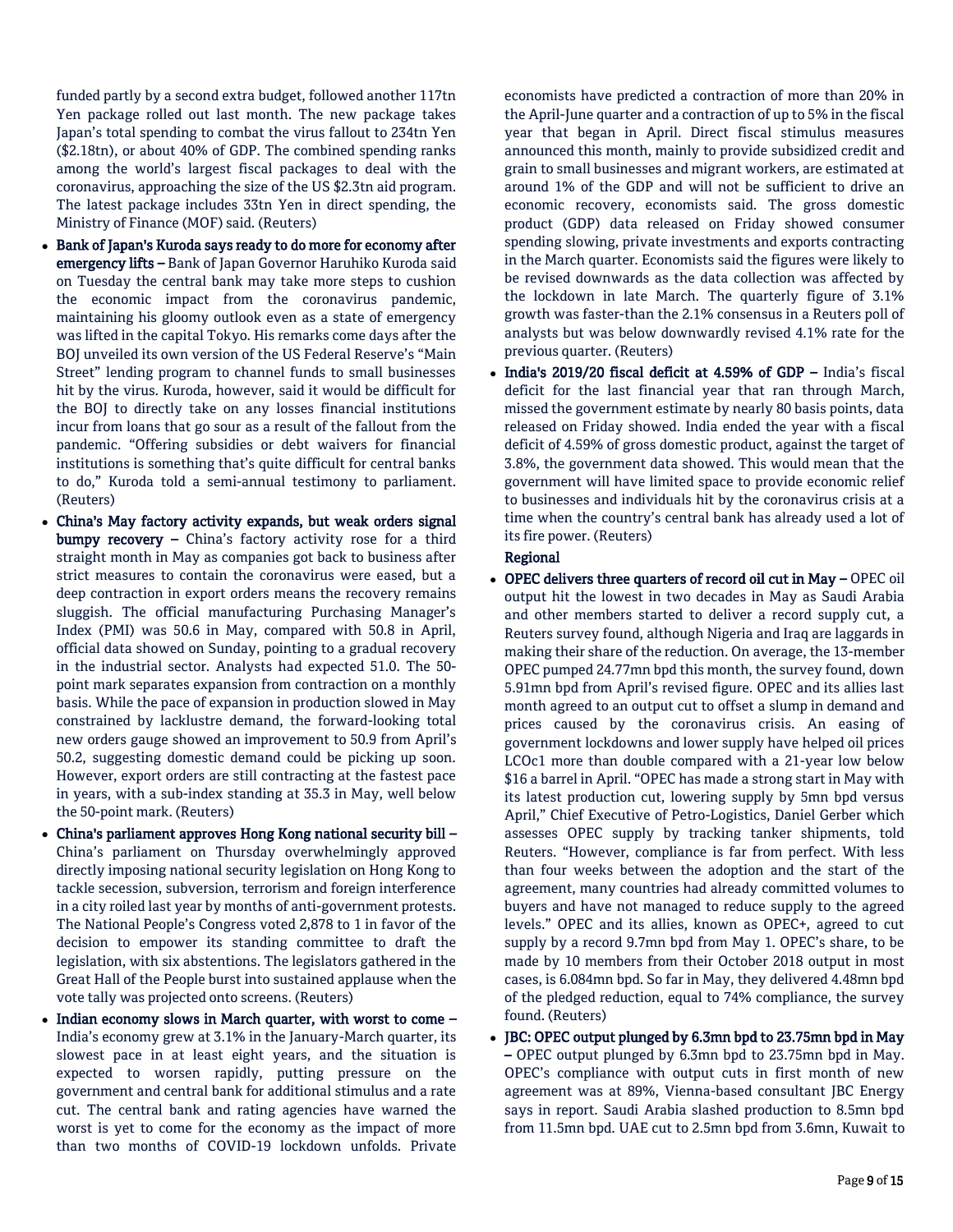2.2mn bpd from 3mn bpd. Even Iraq, which often shows poor compliance, cut to 4mn bpd from 4.58mn bpd. (Bloomberg)

- OPEC, Russia bargain over oil cuts ahead of June meeting Saudi Arabia and some other OPEC oil producers are considering extending record high output cuts until the end of 2020 but have yet to win support from Russia, according to OPEC+ and Russian industry sources. The OPEC and other producers led by Russia, a group known as OPEC+, agreed last month to cut output by 9.7mn bpd in May and June. The coronavirus pandemic has worsened oversupply in the oil market by slashing demand which has in turn hammered prices. So instead of easing their output cuts come July, several OPEC+ sources told Reuters there are discussions led by de facto OPEC leader Saudi Arabia about sustaining those cuts. "The Saudis see that the market still needs support and want to roll over the same cuts until end of the year. The Russians also want the same but the problem again is with the oil companies," one OPEC+ source said. Russian Energy Minister, Alexander Novak met with domestic major oil companies on Tuesday to discuss the possible extension of the current level of cuts beyond June. Sources familiar with Russian oil thinking said no decision was made as opinions are divided, with some arguing Moscow should wait to see demand levels as airlines begin to fly again. (Reuters)
- IATA says pandemic to cost Middle East airlines \$24bn, African airlines \$6bn – International Air Transport Association (IATA) stated that airlines in Africa currently stand to lose \$6bn in revenue this year due to coronavirus pandemic, middle east airlines revenue loss of \$24bn. It stated that flight departures in Africa and Middle East were 95% lower at end of first quarter when compared to January 1, 2020. It stated that Dubai international airport has frozen aeronautical charge increases for 2020. (Reuters)
- GCC issuance & investor demand are still strong Despite the extended government lockdowns in place since March 2020 due to the coronavirus, GCC issuance has been relatively strong so far this year. Noteworthy are three, well-received GCC sovereign issuances including Qatar, totaling a solid \$24bn in April alone, compared to \$5bn and \$11bn in 1Q20 and 4Q2019 respectively. NBK's 'economic update' on GCC debt market noted that the issuances were successful and significantly oversubscribed (about \$140bn in demand), suggesting that strong international demand for GCC sovereign debt is still strong. Of the \$24bn issued, Qatar issued \$10bn in three tranches with maturities ranging from 5-30 years, while other two GCC sovereigns issued \$7bn each, also in three tranches with maturities ranging from 5-40 years. The final pricing yields for the 10-year bonds were around 3.8%, 3.3% and 3.2% for Qatar, Saudi Arabia, and Abu Dhabi respectively, reflecting higher spreads over the respective US treasury yields. (Peninsula Qatar)
- Algeria suggests bringing forward OPEC+ meeting to June  $4 -$ OPEC President Algeria has proposed bringing forward the next meeting of the oil producing group and its allies, known as OPEC+, to June 4 from an earlier plan to hold it on June 9-10, according to a letter from Algeria to OPEC+ members seen by Reuters. Algeria's Energy Minister, Mohamed Arkab, said in the letter that he had held discussions with "some ministers" about

bringing forward the dates, which would help "facilitate nominations". The term "nominations" is used by OPEC's de facto leader Saudi Arabia as well as Iraq and Kuwait to allocate crude to traditional buyers depending on demand. The nominations take place around the 10th of every month. In April, OPEC+ decided to cut its production by a record 9.7mn bpd, or 10% of global output, to lift prices battered by a drop in demand because of lockdown measures to stop the spread of the coronavirus. (Reuters)

- S&P: Islamic finance instruments can help cushion economic impact of lockdown – At least four Islamic finance social instruments can help core Islamic countries navigate COVID-19 after-effects, according to global rating agency S&P. The rating agency believes that Islamic instruments like 'Qard Hassan', 'Social Sukuk', 'Waqf', and 'Zakat' can help Islamic countries, their banks, and corporations cushion COVID-19 economic impact. The S&P noted yesterday that the effects of COVID-19 have significantly slowed core Islamic finance economies due to government measures and also caused a rise in unemployment rates. The measures designed to curb the spread of COVID-19 are having a negative economic impact and worsening the business and financial positions of core Islamic finance countries. Data shows service sectors will be hit harder than manufacturing sectors; discretionary consumer spending will be hit harder than spending on necessities; and smaller businesses will be hit harder than larger ones. In particular, lockdowns and social distancing constraints are damaging countries' economies and S&P thinks that certain core Islamic finance countries will be hit hard in 2020. (Peninsula Qatar)
- Fitch Ratings: Coronavirus darkens fiscal outlook for MEA Sovereigns – The global coronavirus pandemic has led to a sharp deterioration in fiscal prospects for almost all sovereigns in the Middle East and Africa (MEA), Fitch Ratings stated. This mainly reflects the impact of a sharp decline in oil prices on public finances of oil exporters, and the effect of domestic and international containment measures in curtailing economic activity and thus fiscal revenues. Fitch forecasts a return to economic growth for most of the region in 2021, and general government (GG) deficits will narrow as a consequence. However, the deficits will remain wide in many countries, and debt will rise in most MEA sovereigns through 2021. Among the minority of MEA sovereigns with declining GG debt to GDP ratios in 2021, several are facing immediate and binding financing constraints that mean further debt accumulation is capped. The expected normalization of GDP - the denominator in the ratio - will also support a decline in debt ratios in some countries. (Bloomberg)
- Saudi economy is solid, has the ability to deal with budget deficit and revenues decline – Saudi Arabia's Finance Minister, Mohammed Al Jadaan said that the Kingdom's economy is solid and has the ability to deal with the coronavirus crisis despite the need to cut spending. "The Saudi economy is able to absorb the decline in revenues and to deal with budget deficit," he said. The world's largest oil exporter is suffering from historically low oil prices, while measures to fight the new coronavirus are likely to curb the pace and scale of economic reforms launched by Crown Prince, Mohammed bin Salman. (Reuters)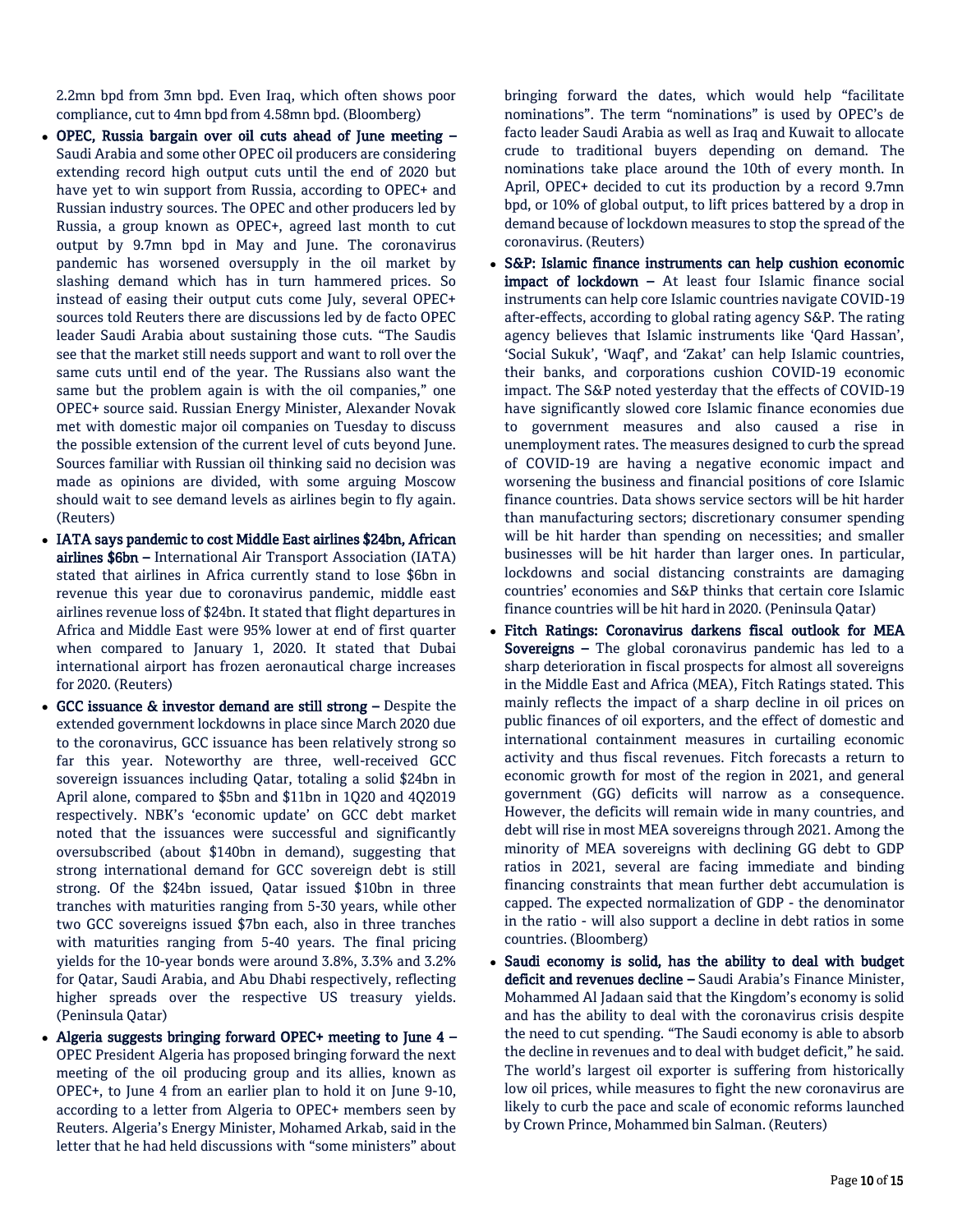- Saudi Arabia's PIF gets SR150bn from foreign reserves to fund overseas investments – Saudi Arabia transferred a total of SR150bn from Central Bank foreign reserves to fund investments by sovereign wealth fund PIF in March and April, the Finance Minister, Mohammed Al-Jadaan said. Saudi Arabian Monetary Authority's (SAMA) foreign reserves fell in March by nearly \$27bn MoM, their fastest rate in at least 20 years, to around \$464.5bn, according to Reuters calculations based on central bank data. April figures are not yet available. He said that the transfers to PIF were done on an "exceptional basis." The statement did not give a breakdown but a finance ministry official told Reuters that the government transferred \$15bn to the Public Investment Fund (PIF) in March and another \$25bn in April, saying foreign reserves are expected to drop in April at about the same rate as the previous month. The official said PIF had also converted into US Dollars part of its own riyal-denominated liquidity to back investments. The government did not expect a significant drop in central bank foreign reserves going forward and fluctuations will be in line with previous years, added the official, who asked not to be named because the details are not yet public. "While foreign exchange flows since the start of the year are on average within historical levels, this measure (transfers to PIF) resulted in a reduction in net foreign reserves assets to support investment plans," he said, adding that PIF investments would not be reflected in published central bank data. "Maximizing returns on the Kingdom's assets will reflect positively on economic performance and public finances and limit negative effects of the coronavirus pandemic. Returns on PIF investments will be available to support public finances when needed," he said. In April, the Head of PIF, Yasir Al-Rumayyan, said it was looking into investment opportunities in areas such as aviation, oil and gas and entertainment. (Reuters)
- Saudi Development Fund boosts lending to help crisis hit economy – Saudi Arabia's National Development Fund (NDF) may double its lending to local companies this year to help them overcome the fallout from the coronavirus. The fund, formed in 2017 to coordinate the activities of several government institutions, plans to provide an extra SR22bn to Saudi businesses, on top of the SR25bn it usually disperses annually, according to Governor, Stephen Groff. The NDF will use some of its roughly \$100bn of capital to finance the additional loans, Groff said. (Bloomberg)
- Fitch affirms Islamic Development Bank at 'AAA'; with a Stable outlook – Fitch Ratings has affirmed Islamic Development Bank's (IsDB) Long-Term Issuer Default Rating (IDR) at 'AAA' with a Stable outlook. The Short-Term IDR has been affirmed at 'F1+'. The trust certificates issued by IDB Trust Services Ltd have also been affirmed at 'AAA'. IsDB's 'AAA' Long-Term IDR is driven by the intrinsic credit quality of the bank with solvency and liquidity both assessed at 'aaa'. Despite negative pressures on asset quality and capitalization as a result of the global pandemic, Fitch expects the overall impact on the bank's credit profile to remain limited with solvency metrics slightly deteriorating but remaining at a level consistent with the bank's Long-Term IDR of 'AAA'. (Bloomberg)
- Putin, Saudi crown prince agree on further coordination on oil output cuts – Russian President, Vladimir Putin and Saudi

Arabia's Crown Prince, Mohammed bin Salman, in a telephone call, agreed on further "close coordination" on oil output restrictions, the Kremlin said. They also both noted the importance of joint efforts aimed at reaching the agreements within the OPEC+ group in April on oil production curbs, the Kremlin said. (Reuters)

- Saudi oil flood to China persists despite historic output cuts An early look at Saudi Arabia's crude exports for May shows that historic production cuts have done little to squelch the Kingdom's flood of oil to China, which is just getting back on its feet from the coronavirus. Saudi flows to the Asian nation were about 2.1mn bpd through May 28, a figure that may rise in the coming days tanker-tracking and fixture data showed. That compares with 2.3mn in April, which was the highest since the start of 2017, when Bloomberg began tracking shipments. It is also just the third time during that period when average daily exports to China breached the 2mn mark. By contrast, overall Saudi crude shipments dropped to about 6.6mn bpd this month after reaching 9.3mn in April, also the highest in at least three years. Last month's volumes were an anomaly, the result of a price war, and May's exports are much closer to the average in recent years. (Bloomberg)
- Iraqi, Saudi energy ministers say committed to output cuts -Iraq and Saudi Arabia agreed on Saturday to continue working to re-balance markets and stressed their commitment to output cuts agreed by the OPEC, Russia and other allies, Saudi state news agency SPA said. The comments came after Iraq's Finance Minister, Ali Allawi, who is acting oil minister, visited Saudi Arabia to discuss the oil market with the Saudi Energy Minister, SPA said. Both sides said they were satisfied with improving oil market conditions, the agency added. Saudi news channel Al Arabiya reported that Iraq had agreed to allow Saudi companies to invest in its western Akkas gas field. The Akkas field in western Anbar province and bordering Syria is Iraq's largest. (Reuters)
- Morgan Stanley not given advisory role on Aramco pipeline sale – Morgan Stanley has not been given an advisory role on the potential sale of a stake in Saudi Aramco's pipeline business, a deal worth over \$10bn, sources told Reuters. The US investment bank, which has previously advised the world's largest oil company, was originally looking to be part of the advisory group on any deal, the sources added. However, Aramco has mandated JP Morgan and Japan's MUFG to advise it on the deal, which is still in its early stages but would provide the company with cash at a time of low oil prices caused by the coronavirus crisis, the sources said. (Reuters)
- Saudi Aramco's Bahri puts LNG tanker plan on hold Saudi Aramco's shipping division Bahri has put on hold plans to charter up to 12 liquefied natural gas (LNG) tankers after Sempra Energy delayed its decision on whether to proceed with an LNG export project in Texas, two sources said. Bahri issued an expression of interest (EOI) last year to charter the vessels from 2025 in Saudi Aramco's first foray into LNG as part of the state oil giant's plan to become a major global player in the gas market. In May last year, Aramco signed a 20-year agreement to buy LNG from Sempra Energy's planned Port Arthur export terminal and also agreed to buy a 25% equity stake in the first phase of the multi-billion-dollar project. However, Sempra said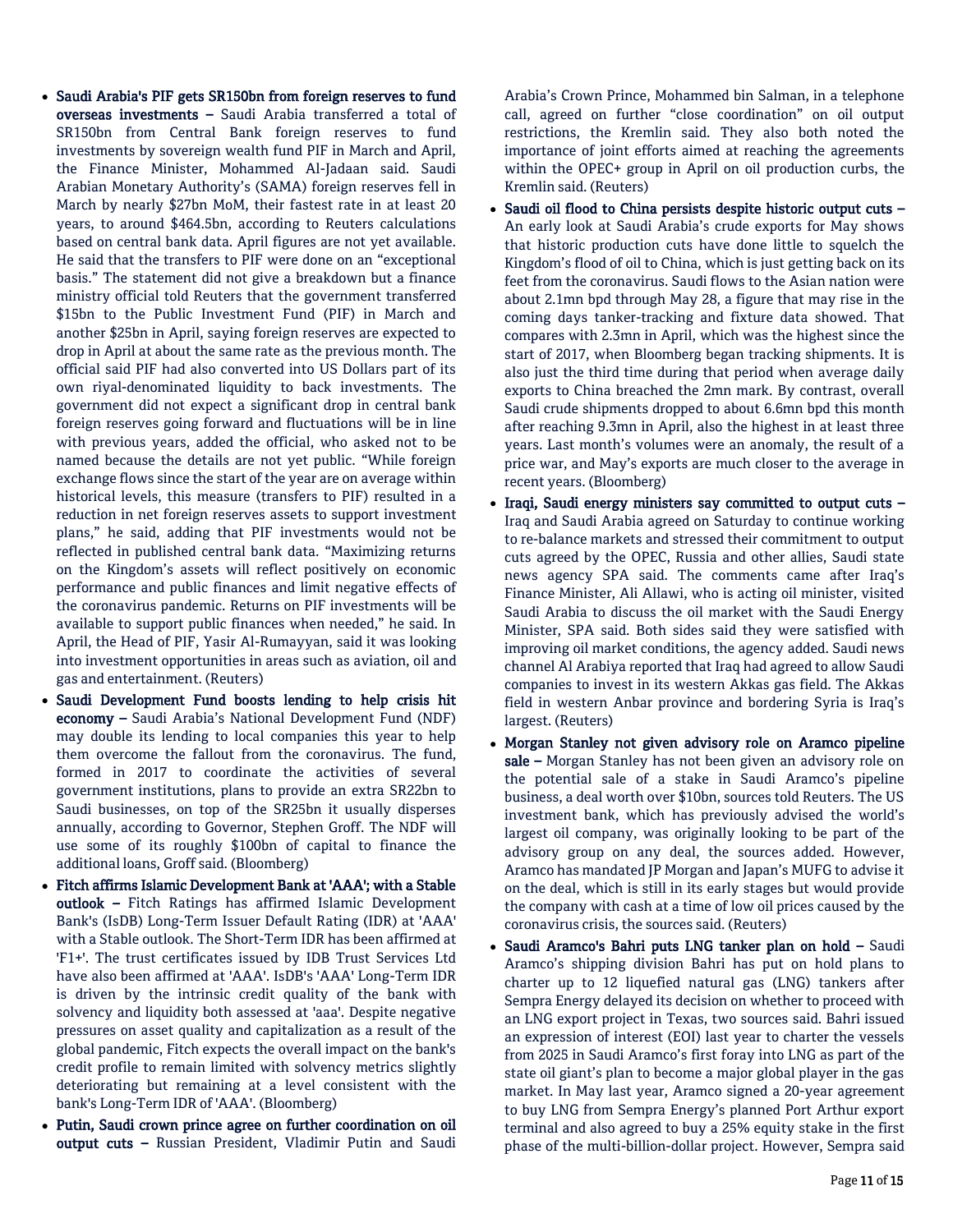this month it was delaying its decision about whether to proceed with the project until 2021 following the slump in global demand for energy because of the coronavirus pandemic. (Reuters)

- S&P: Saudi Electricity Company's long-term rating affirmed with a Stable outlook - Saudi Electricity's long-term rating was affirmed by S&P at A-. The outlook has been changed to Stable from Negative. Total amount of public bonds & loans outstanding is SR101.3bn, according to data compiled by Bloomberg. (Bloomberg)
- S&P: UAE banks risk rise in bad loans after virus 'triple whammy' – UAE's banks are at risk from a spike in bad loans over the next one to two years as the oil-producing economy is hit by a "triple whammy" of a slump in oil prices, lower economic activity and low interest rates, S&P said . Already, UAE's biggest lenders, including First Abu Dhabi Bank, and Emirates NBD have reported a spike in loan impairment charges for the first quarter. "We expect the triple whammy of a sharp drop in oil prices, lower economic activity due to COVID-19, and lower interest rates will lead to a rise in problem loans and the cost of risk, as well as lower profitability for banks in the UAE," S&P ratings agency said. It said the volume of stage 3 loans non-performing loans that require significant write downs - will rise to 7%-8% of system-wide loans in 2020-2021, and problematic assets will rise to about 20% of total loans. Stage 3 loans comprised 4.4% on average of the total at the UAE's 10 largest banks at end-2019, S&P said. It also said the real estate sector, which had already been weakened by increased supply, faces risks from the halt in activity caused by a deep fall in oil prices, which in April dropped to more than 20-year lows, and the coronavirus outbreak, which causes the COVID-19 respiratory disease. The economy of Dubai, the financial hub of the UAE and of the Gulf, was hit hard in 2009, when the global credit crisis caused its real estate market to crash and some of its state-linked companies were pushed to the brink of a debt default. The banking system's total exposure to the real estate and construction sectors was 26.4%, S&P said. (Reuters)
- Expo body formally approves one-year delay to Expo 2020 Dubai – The World Expo awarding body said on Friday its general assembly had approved a one-year postponement of Expo 2020 Dubai due to difficulties posed by the coronavirus pandemic, and the event would now start in October 2021. Earlier this month the Paris-based Bureau International des Expositions (BIE) said that the required consent of two-thirds of its 170 member states to delay the Expo had been surpassed. The event is a business and cultural gathering that lasts nearly six months and is held every five years. "While this situation is unprecedented, the response by the Government of the UAE and by our Member States demonstrates the strong bonds that tie us and the shared commitment we have to delivering a truly inclusive World Expo," BIE Secretary General Dimitri S. Kerkentzes said in a statement. The UAE, which includes regional business and trade hub Dubai, in March proposed the postponement after participating countries asked for a delay to focus on the novel coronavirus outbreak. (Reuters)
- Dubai hotels may cut 30% of jobs until demand recovers About 30% of jobs in Dubai's hotel industry is likely to be lost over the summer until demand recovers from the pandemic,

according to research firm STR. More than a third of the city's 120,000 hotel rooms will probably remain closed through the typically slow summer months as most owners channel reservations into fewer properties to save on operating costs, Middle East and Africa Director at STR Global, Philip Wooller said. The industry employs about 40,000 people, he estimated. The job-loss estimate is a "minimum," Wooller said. "Otherwise you're asking the owners to reach into their own pockets and, while some might do that, others won't be able to afford it." (Bloomberg)

- Amlak Finance unable to complete debt restructuring agreement – Dubai-based real estate finance company Amlak Finance has been unable to execute a debt-restructuring agreement because one of its creditors abstained from signing, it said. The economic downturn caused by the coronavirus pandemic has further weakened Dubai's property market, already sluggish for most of the past decade. Amlak said it had previously obtained the approval of all the company's creditors for the debt restructuring and had been working to get them to sign an agreement. "While 26 of the company's financiers have signed the said agreement, in return, one financier has abstained to sign it. Accordingly, the agreement cannot be executed," the company said in a bourse filing. Amlak Finance will present the restructuring agreement to its shareholders at the company's upcoming general assembly meeting for their consideration, it said. (Reuters)
- S&P: Abu Dhabi economy to contract by about 7.5% this year Abu Dhabi's real GDP is expected to contract by 7.5% this year because of lower oil production and the impact of the new coronavirus outbreak, S&P Global Ratings said. The fiscal deficit of the oil-rich Emirate will rise to about 12% of GDP this year from 0.3% in 2019, the ratings agency estimated. It added it expects smaller Emirates in the UAE to receive "extraordinary financial support" from the UAE, with the backing of Abu Dhabi, in the event of financial distress. The ratings company said Abu Dhabi's economy may recover gradually from 2021, on the back of higher oil prices and improved domestic demand. (Zawya, Bloomberg)
- Abu Dhabi's Mubadala in talks on \$1bn stake in Reliance's Jio Platforms – Abu Dhabi state fund Mubadala is in talks with Reliance Industries about investing around \$1bn in the Indian conglomerate's Jio platforms, three sources told Reuters. Twitter is separately also in talks with Mumbai-based Reliance to invest more than \$1bn in the digital start-up, which houses music and movie apps as well its telecoms venture Jio Infocomm, another source added on Thursday. "Clearly Jio's platform is attracting a wide range of world-class investors, given its enormous potential to serve one of the world's largest marketplaces," Mubadala said in an email, without confirming whether or not talks were taking place. Due diligence on a potential transaction with Reliance was already underway, one of the sources said. If it goes ahead, the Jio Platforms investment would be the largest in an Indian firm by Mubadala, which is the second-biggest state investor in Abu Dhabi after Abu Dhabi Investment Authority (ADIA), managing about \$240bn in assets. (Reuters)
- Sberbank to partner with Mubadala in Russian investment fund – Sberbank is planning to partner with Mubadala Investment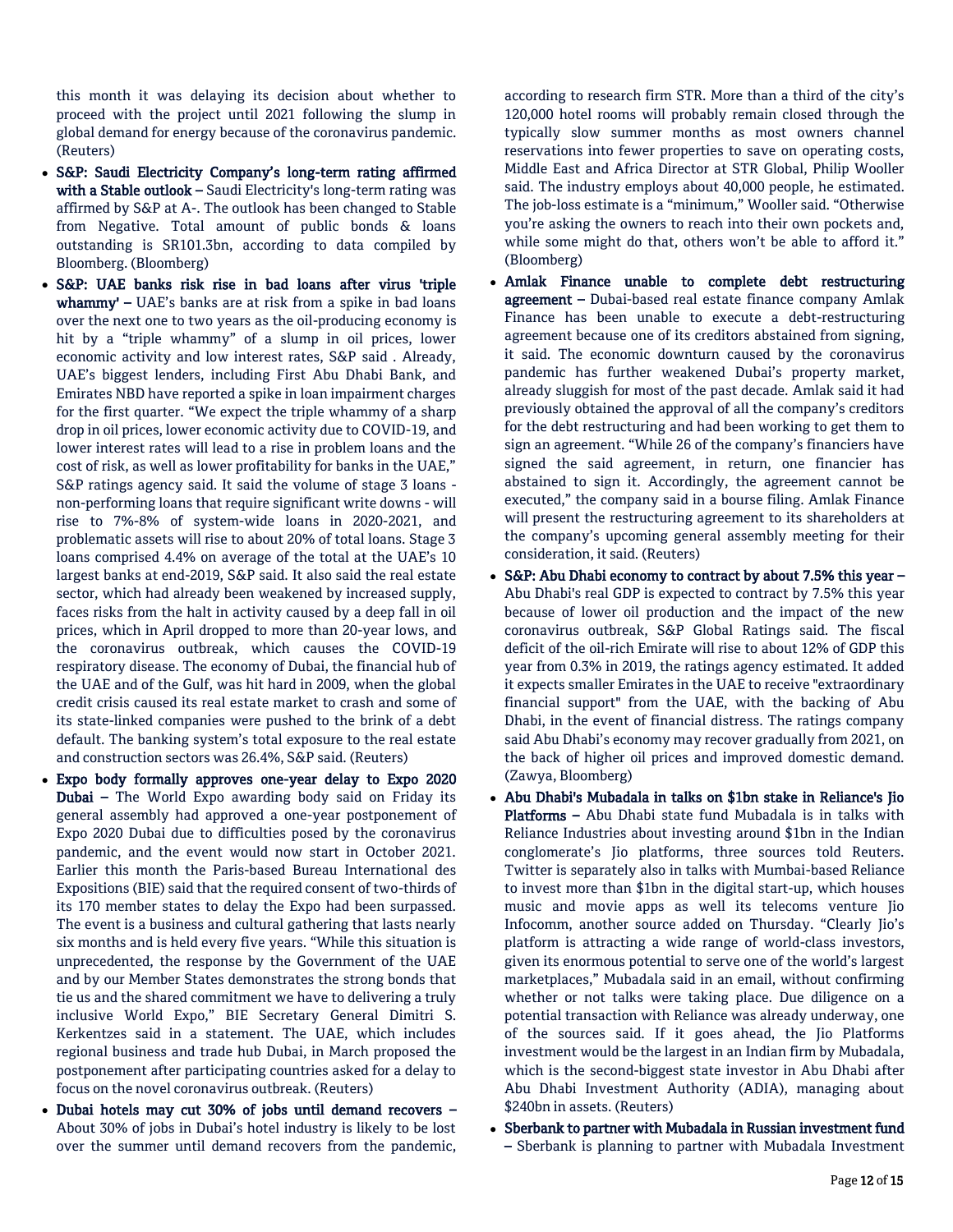Co. to invest in Russian businesses, according to sources. Russia's largest lender will invest into a small Mubadala-backed private equity fund managed by VPE Capital, according to sources. Sberbank is starting a joint fund with a Middle Eastern sovereign wealth fund and opening an office in the UAE this year, First Deputy Chief Executive, Alexander Vedyakhin said in an interview this week, while declining to name the partner. The joint fund will seek out investment opportunities in Russian medium and big business, Vedyakhin said. He declined to elaborate on the size or on Sberbank's investment. Sberbank has spent about \$2bn developing services outside of traditional banking, including e-commerce and car-sharing. Mubadala has joint investments worth over \$2bn with the Russian Direct Investment Fund, the Kremlin-backed sovereign wealth fund. (Bloomberg)

- Etihad plans to cut 1200 jobs, may retire its A380 Jets Etihad Airways plans to cut 1200 jobs and it is considering permanently grounding its Airbus A380 planes and never operating the A350s it ordered, Reuters says, citing unidentified company and industry sources. The airline may retire its 10 A380s early, never bringing them back into service after the company's flights were grounded in March. (Bloomberg)
- Fitch affirms Abu Dhabi Islamic Bank at 'A+'; with a Stable outlook – Fitch Ratings has affirmed UAE-based Abu Dhabi Islamic Bank's (ADIB) Long-Term Issuer Default Rating (IDR) at 'A+' and Viability Rating (VR) at 'bb'. The Outlook on the Long-Term IDR is Stable. ADIB's IDRs, SR and SRF reflect an extremely high probability of support available to the bank from the UAE and Abu Dhabi authorities if needed. Fitch's view of support factors in the sovereign's strong capacity to support the banking system, sustained by sovereign wealth funds and recurring revenue mostly from hydrocarbon production, despite lower oil prices. Fitch also expects a high willingness from the UAE authorities to support the banking sector. This has been demonstrated by their long track record of supporting domestic banks and is also suggested by close ties with and partial government ownership of a number of lenders. ADIB's SRF is at the Abu Dhabi Domestic Systemically Important Banks' (D-SIB) SRF of 'A+', reflecting the bank's high systemic importance. ADIB enjoys a 5% market share of total system assets. Abu Dhabi banks' D-SIB SRF is one notch higher than for other UAE banks, due to Abu Dhabi's superior financial flexibility. (Bloomberg)
- ADNOC to cut July crude nominations by 5% after OPEC+ pact State-run Abu Dhabi National Oil Company (ADNOC) has informed customers of a cut in its crude oil nominations for July in line with a decision by OPEC+ last month to reduce supplies, three sources with knowledge of the matter told Reuters. Nominations for all crude grades - Murban, Upper Zakum, Das and Umm Lulu - will be cut by 5% for all term lifters in July, the sources said, citing a letter to buyers dated May 28. OPEC and allies led by Russia, a group known as OPEC+, agreed in April to a new supply pact from May 1 to shore up the market following a slide in demand caused by lockdowns to contain the new coronavirus. OPEC+ plans to reduce output by a record 9.7mn bpd for May and June. For May, ADNOC reduced the supply of its Murban and Upper Zakum crude by 15% and reduced the supply of its Umm Lulu and Das crude by 5%. For June, ADNOC

has told buyers of a cut of 20% in both Murban and Upper Zakum crude grades and a 5% cut in Das and Umm Lulu crude grades. (Reuters)

- Abu Dhabi's National Takaful acquires 4.9% stake in Dubai's Dar Al Takaful - National Takaful Company (Watania) purchased a 4.9% stake in Dar Al Takaful, the company said. The stake amounts to AED5.88mn, the Abu Dhabi-listed Watania said. The Islamic insurance company added that the acquisition is expected to generate investment income by way of capital appreciation and dividends in the future. The financial impact will appear in the June 30, 2020 financial period. Dar Al Takaful is an Islamic insurance company listed on the Dubai Financial Market (DFM). (Zawya)
- Fitch affirms Sharjah Islamic Bank at 'BBB+'; with a Stable outlook – Fitch Ratings has affirmed UAE-based Sharjah Islamic Bank's (SIB) Long-Term Issuer Default Rating (IDR) at 'BBB+' with a Stable outlook and Viability Rating (VR) at 'bb+'. A full list of rating actions is below. Key Rating Drivers IDRs, Support Rating (SR) and Support Rating Floor (SRF) SIB's IDRs, SR and SRF reflect a high probability of support available to the bank from the UAE authorities if needed. Fitch's view of support factors in the sovereign's strong ability to support the banking system, sustained by sovereign wealth funds and recurring revenue, mostly from hydrocarbon production, despite lower oil prices. Fitch also expects high willingness from the authorities to support the banking sector, which has been demonstrated by the UAE authorities' long track record of supporting domestic banks and is also underlined by partial government ownership of some banks. SIB's SRF is two notches below the UAE Domestic Systemically Important Banks' (D-SIB) SRF of 'A', reflecting Fitch's view that SIB is of moderate systemic importance based on its approximate 1.5% market share of total assets in the UAE banking sector at end-2019. SIB's Short-Term IDR of 'F2' is the lower of the two options corresponding to a 'BBB+' Long-Term IDR as described in our rating criteria. This is because a significant proportion of UAE banking sector funding is related to the government and stress on banks would likely come at a time when the sovereign itself is experiencing some form of stress. Fitch judges this "wrongway" risk as high in the UAE, and this is reflected in the choice of Short-Term IDR, which primarily reflects SIB's liquidity and funding profile. (Zawya)
- Fitch affirms Bank of Sharjah at 'BBB+'; downgrades VR to 'B+' R – Fitch Ratings has affirmed the Long-Term Issuer Default Rating (IDR) of Bank of Sharjah (BOS) at 'BBB+' with a Stable outlook. At the same time, Fitch has downgraded the bank's Viability Rating (VR) to 'b+' from 'bb-' and placed it on Rating Watch Negative (RWN). A full list of rating actions is at the end of this commentary. BOS's IDRs, SR and SRF reflect a high probability of support being available to the bank from the UAE authorities, if needed. Fitch's view of support factors in the sovereign's strong ability to support the banking system, sustained by sovereign wealth funds and recurring revenue mostly from hydrocarbon production, notwithstanding lower oil prices. Fitch also expects a high willingness of the UAE authorities to support the banking sector, which has been demonstrated by its long record of supporting domestic banks and is also suggested by close ties with and partial government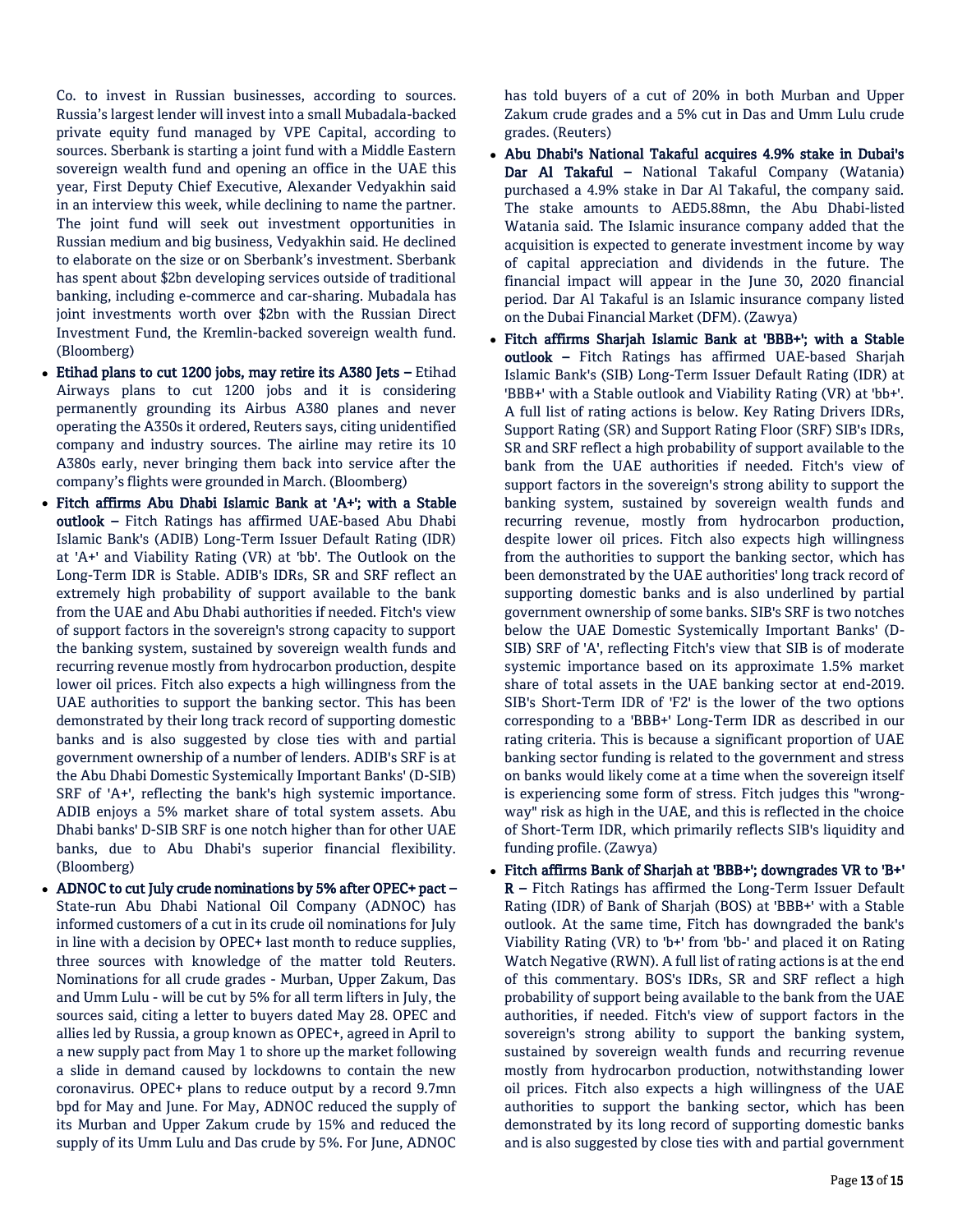ownership of some banks. BOS's SRF is two notches below the UAE Domestic Systemically Important Banks' (D-SIB) SRF of 'A' due to Fitch's view that BOS is of moderate systemic importance based on its approximate 1% market share of total assets in the UAE banking system and the bank's niche corporate focus. Fitch assigns Short-Term IDRs according to the mapping correspondence described in our rating criteria. A 'BBB+' Long-Term IDR can correspond to a Short-Term IDR of either 'F2' or 'F1'. In the case of BOS, we opted for 'F2', the lower of the two Short-Term IDR options. This is because a significant proportion of UAE banking sector funding is related to the government and a stress scenario for banks is likely to come at a time when the sovereign itself is experiencing some form of stress. Fitch judges this "wrong-way" risk to be high in the UAE, and this is reflected in the choice of Short-Term IDR, which primarily reflects issuers' liquidity and funding profiles. (Bloomberg)

- Fitch affirms National Bank of Ras Al-Khaimah at 'BBB+'; with a Stable outlook – Fitch Ratings has affirmed National Bank of Ras Al-Khaimah (RAKBANK) Long-Term Issuer Default Rating (IDR) at 'BBB+' with Stable Outlook. Key Rating Drivers IDRS, Support Rating, Support Rating Floor and Debt RAKBANK's IDRs, Support Rating (SR) and Support Rating Floor (SRF) reflect a high probability of support available to the bank from the UAE authorities if needed. Fitch's view of support factors in the sovereign's strong ability to support the banking system, sustained by sovereign wealth funds and recurring revenue, mostly from hydrocarbon production, despite lower oil prices. Fitch also expects a high willingness of the UAE authorities to support the banking sector, which has been demonstrated by their long track record of supporting domestic banks, and is also suggested by their close ties with and partial ownership of some banks. RAKBANK's SRF is two notches below the UAE Domestic Systemically Important Banks' (D-SIB) SRF of 'A', reflecting Fitch's view that RAKBANK is of moderate systemic important based on its approximate 2% market share of total assets in the UAE banking sector at end-2019 and the bank's niche retail and SME focus. RAKBANK'S Short-Term 'F2' IDR is the lower of two options mapping to a 'BBB+' Long-Term IDR as described in our rating criteria. This is because a significant proportion of the UAE banking sector funding is related to the government and a stress on RAKBANK is likely to come at a time when the sovereign itself is experiencing some form of stress. Fitch judges this "wrong-way" risk as high in the UAE, and this is reflected in the choice of Short-Term IDR, which primarily reflects RAKBANK's liquidity and funding profiles. (Zawya)
- Kuwait's Warba Bank receives regulatory approval for KD150mn Sukuk – Warba Bank has received approval from the Central Bank of Kuwait and the Capital Markets Authority (CMA) for the second issuance of Sukuk at a value not exceeding KD150mn. The issuance is part of a Sukuk program at a maximum value of \$2bn or its equivalent in other currencies, the bank said in a statement to Boursa Kuwait. The deal will have a significant impact on the lender's financial position, by "enhancing the bank's liquidity and diversifying funding sources as well as the bank's general commercial purposes." It is noteworthy to mention that in 2019, Warba Bank achieved net profits of KD16.5mn, up from KD12.74mn in 2018. (Zawya)
- Kuwait Airways to lay off 25% of staff due to virus Stateowned Kuwait Airways is planning to lay off 1,500 employees - 25% of its workforce - due to the impact on its business of the new coronavirus pandemic, a source said. The airline will lay off foreign staff only, Kuwaiti newspaper Al-Qabas reported, citing a source at the company. Kuwaitis, those married to Kuwaitis and those who hold citizenship of other Gulf Arab states will not be affected by the job cuts, the newspaper said. (Reuters)
- Oman Aviation Group slashes costs by 43% to weather virus slump – Oman Aviation Group slashed expenses by 43% and said it plans to shrink its network after the coronavirus pandemic cut into revenue and deflated travel demand. "We are facing a revenue challenge and will restructure many destinations in the future," Oman's Minister of transport and communications, Ahmed Al Futaisi said at a weekly press conference. The state-owned holding company had been expanding before the global health crisis hit, seeking to diversify from a reliance on oil revenue and capitalize on the rising popularity of Oman as a travel destination. The holding company's assets include Oman Air and airports including the main hub in Muscat. (Bloomberg)
- Oman's April consumer prices fall 0.97% YoY and 0.48% MoM National Centre for Statistics & Information in Muscat published Oman's consumer price indices which showed that consumer prices fell 0.97% YoY and 0.48% MoM. Food and nonalcoholic beverages prices rose 2.09% YoY in April. (Bloomberg)
- S&P: Bahrain fiscal deficit expected at 12% of GDP in 2020 Bahrain's fiscal deficit is seen widening to 12% of GDP this year from 4.6% in 2019, largely due to lower oil prices, S&P said on Saturday. S&P said it expected the small Gulf country's economy to contract by 5% in 2020. (Zawya)
- Bahrain's April consumer prices fall 3.6% YoY and 2.1% MoM Information & eGovernment Authority in Manama published Bahrain's April consumer price indices which showed that the consumer prices for April fell 3.6% YoY as compared to a fall of 1.8% in the previous month. Food and non-alcoholic beverages price index rose 3.5% YoY in April compared to a rise of 4.3% in the previous month. (Bloomberg)
- Bahrain sells BHD35mn 182-day bills; bid-cover at 1.19x Bahrain sold BHD35mn of 182-day bills due on November 29, 2020. Investors offered to buy 1.19 times the amount of securities sold. The bills were sold at a price of 98.695, having a yield of 2.62% and will settle on May 31. (Bloomberg)